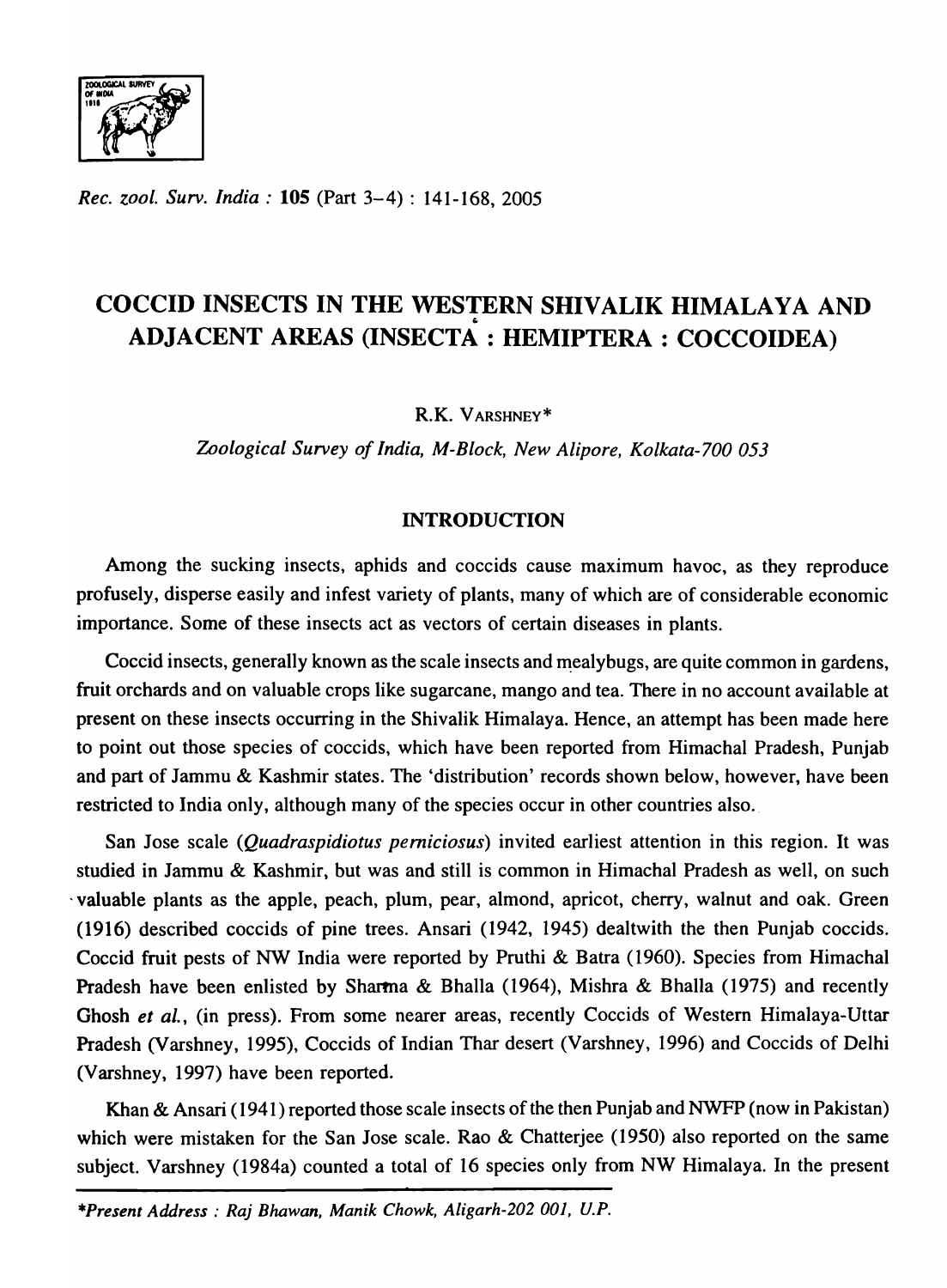paper, 27 species (puls 5 more mentioned in 'Remarks') in 22 genera and 7 families are included. It may be mentioned that from the Eastern Shivalik Himalaya, covering the States of Uttaranchal and Uttar Pradesh, a total of 25 species, belonging to 19 genera and 8 families are known.

Two genera, *Humococcus* Ferris and *Drepanococcus* Williams & Watson, are reported for the first time here in the Indian literature on coccids. A key to separate the families is given by Varshney (1985).

## SYSTEMATIC ACCOUNT

Superfamily COCCOIDEA Family 1. MONOPHLEBIDAE Subfamily MONOPHLEBINAE Tribe ICERYINI

## Genus *leerya* Signoret

*1875. Icerya* Signoret, *Anls. Soc. Ent. France,* (5)4 : 258.

*Type species: Coccus sacchari Guerin-Meneville.* 

*1. leerya purehasi* Maskell. Cottony Cushion scale. (Fig. 1)

*1879. /cerya purchasi* Maskell, *Trans. Proc. New Zealand instt.,* 11(1878) : 221.

*1930. Icerya purchasi* : Ayyar, *Bull. Imp. Instt. Agr. Res., Pusa,* 197(1929) : 71.

*1950. Icerya purchasi* : Rao, *Indian* J. *Ent.,* 12 : 34.

*Distribution* : Almost cosmopolitan. In India recorded widely including from Maharashtra, Orissa, Karnataka, Kerala, Tamil Nadu *etc.* (Varshney, 1992).

*Host plants* : On many plant species of *Acacia, Berberis, Casuarina, Ficus, Leucas, Malus, Prunus, Pyrus, Rhamnus etc.* 

*Remarks:* Ghosh *et al.,* (in press) have reported it from W. Himalaya (H.P.). Another species, *Icerya pilosa* Green, is reported from areas closer to Shivaliks, like Haryana : Karnal; Delhi and U.P. : Meerut *etc.* 

## Tribe DROSICHINI

#### Genus *Drosieha* Walker

1858. *Drosicha* Walker, *List Spec. Hom. Ins. Coil. Br. Mus. Supl.* : 306.

*Type species: Drosicha contrahens* Walker.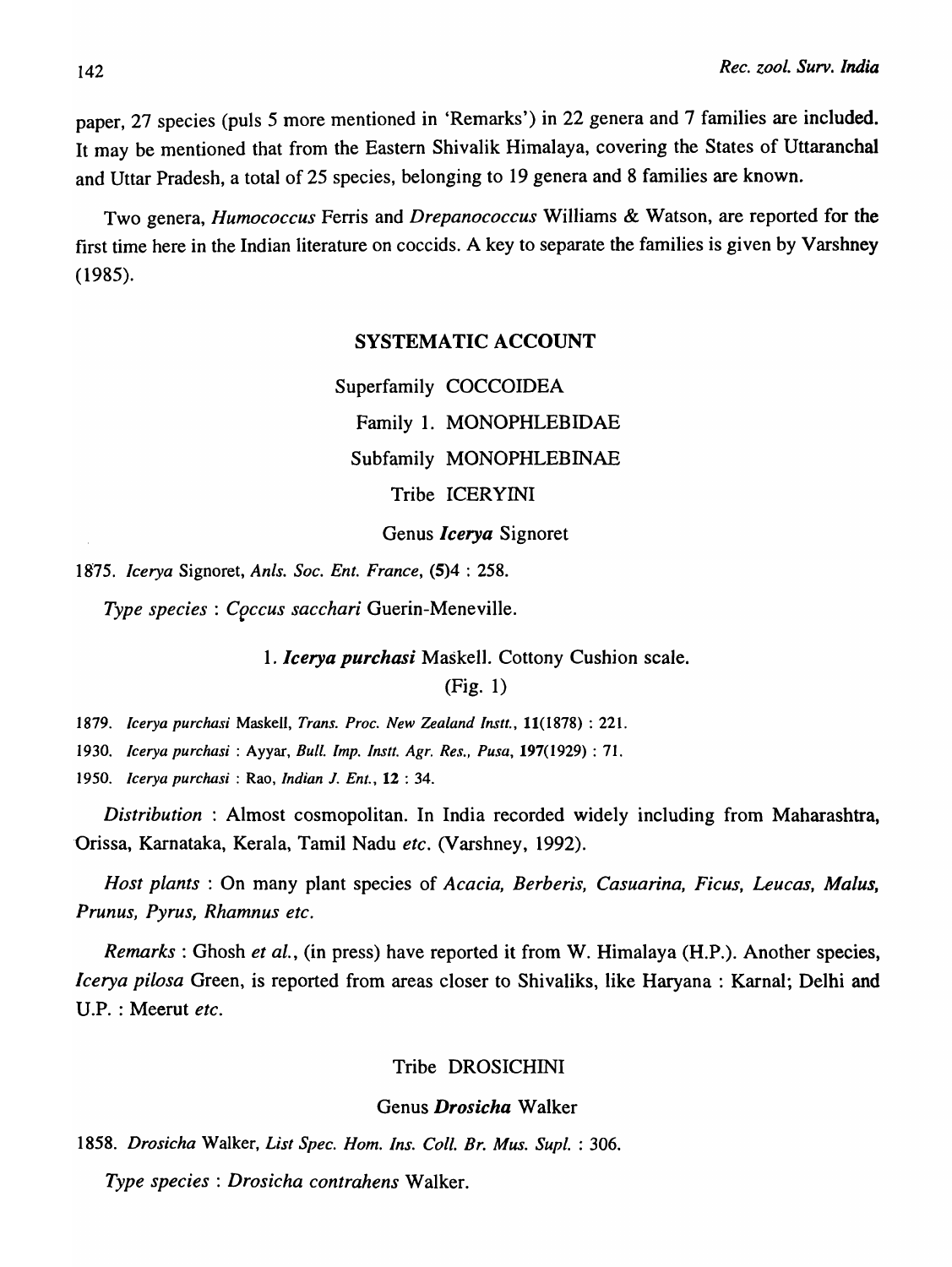

Fig. 1. : Icerya purchasi Maskell.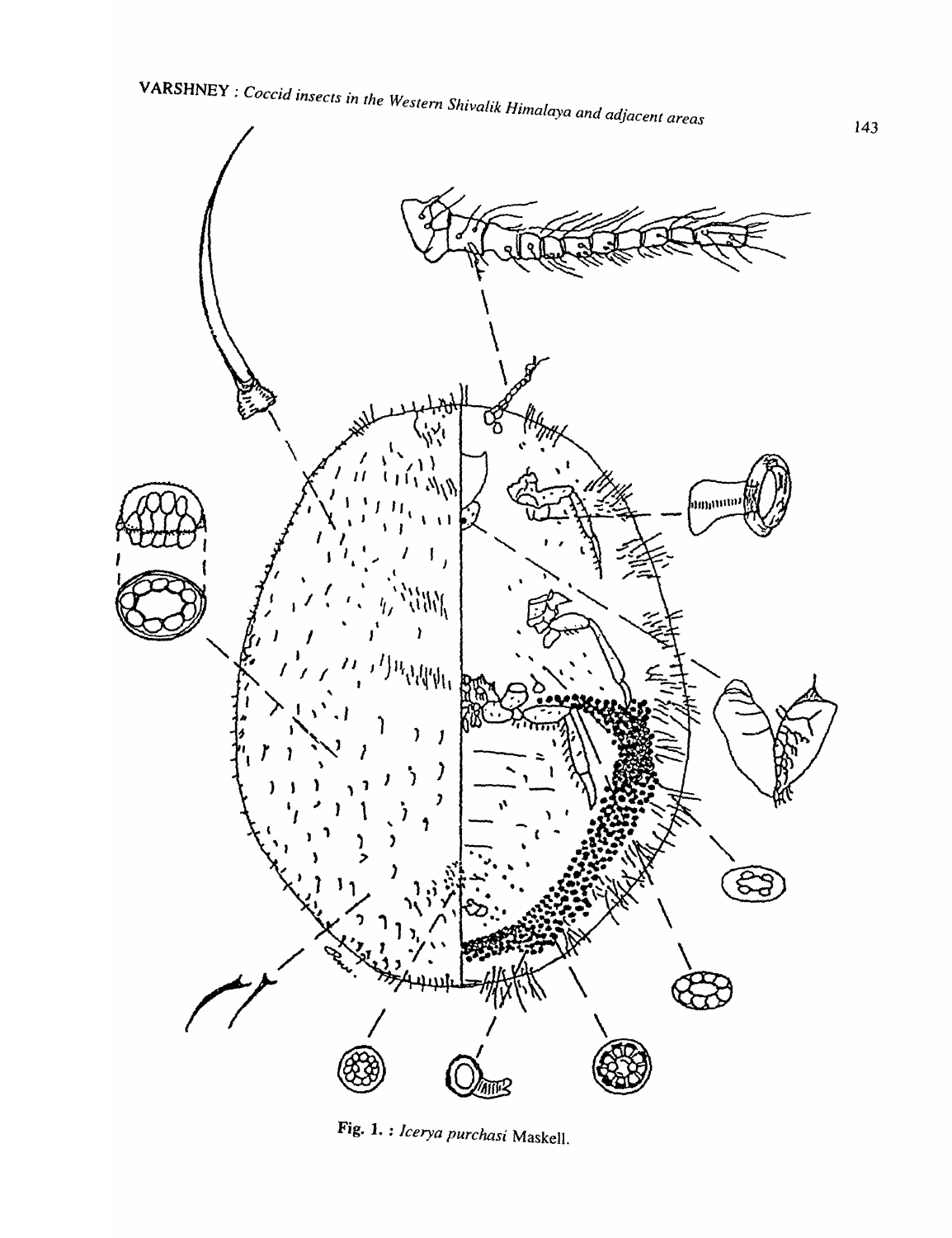## *2. Drosicha* sp.

*1992. Drosicha* spp. : Varshney, *Rec. zool. Surv. India, Dcc. Paper,* 139 : 17.

*Material examined:* Two ex., one young one and another adult female; from C.P.W.D. Guest House garden, Madhopur, Dist. Gurdaspur, Punjab; Coli. R. K. Varshney, Aug., 2002.

*Distribution:* Genus is distributed widely in India, including H.P., Punjab, Uttaranchal, U.P., Bihar, M.P., *etc.* 

*Host plants:* Jamun *(Syzygium cumini)* and *Hibiscus rosasinensis* of the above material.

*Remarks:* The collection spot was by the side of a big canal of the Ravi river, where a barrage has been built in 1954.

#### *3. Drosicha dalbergiae* (Green)

*1903. Monophlebus dalbergiae* Green, *Indian Mus. Notes,* 5(3) : 101.

*1921. Monophlebus dalbergiae* : Ayyar, *Proc. 4th Ent. Mtg. Pusa* : 337.

*1945. Drosicha dalbergiae* : Pruthi & Mani, *Imp. Agr. Res. Instt. Monogr.,* 16 : 7.

*1970. Drosicha* dalbergl~e : Ali, *Indian Mus. Bull.,* 5(1) : 75.

*Distribution:* Mostly in India, including Punjab, Uttaranchal and North Bihar.

*Host plants: Dalbergia sissoo, Artocarpus integrifolia, Annona squamosa, Citrus* spp., *Punica granatum, Mangifera indica etc.* 

*Remarks:* Recorded from the Sutlej Valley in Punjab (Pruthi & Mani, 1945).

#### *4. Drosicha stebbingi* (Green)

*1902. Monophlebus stebbingii* Green, *in* Stebbing, *Dept. Notes Insects affect. Forestry,* 1 : 135.

*1921. Monophlebus stebbingi* : Ayyar, *Proc. 4th Ent. Mtg. Pusa* : 337.

*1970. Drosicha stebbingi* : Ali, *Indian Mus. Bull.,* 5(1) : 78.

*1992. Drosicha stebbingii* : Varshney, *Rec. zool. Surv. India, dec. Paper,* 139 : 18.

*Distribution:* Widely in India, including H.P., Haryana, Uttaranchal, U.P., Bihar, W. Bengal, M.P., Rajasthan *etc.* 

*Host plants:* On many plants including *Shorea robusta, Mangifera indica, Tamarindus indica, Ficus* spp., *Butea monosperma, Pyrus maL.us, Prunus cerasus, Eugenia jambolana* etc.

*Remarks* : This species is reported from Shimla Division (Himachal Pradesh) on Sal trees (Stebbing, 1903).

## Family 2. TACHARDIIDAE

Subfamily TACHARDIINAE

## Genus *Kerria* Targioni-Tozzetti

*1884. Kerria* Targioni-Tozzetti, *Ann. di Agr.* 1884, *Min. di Agr. Indus. e Com., Italy: 410. Type species: Coccus lacca* Kerr.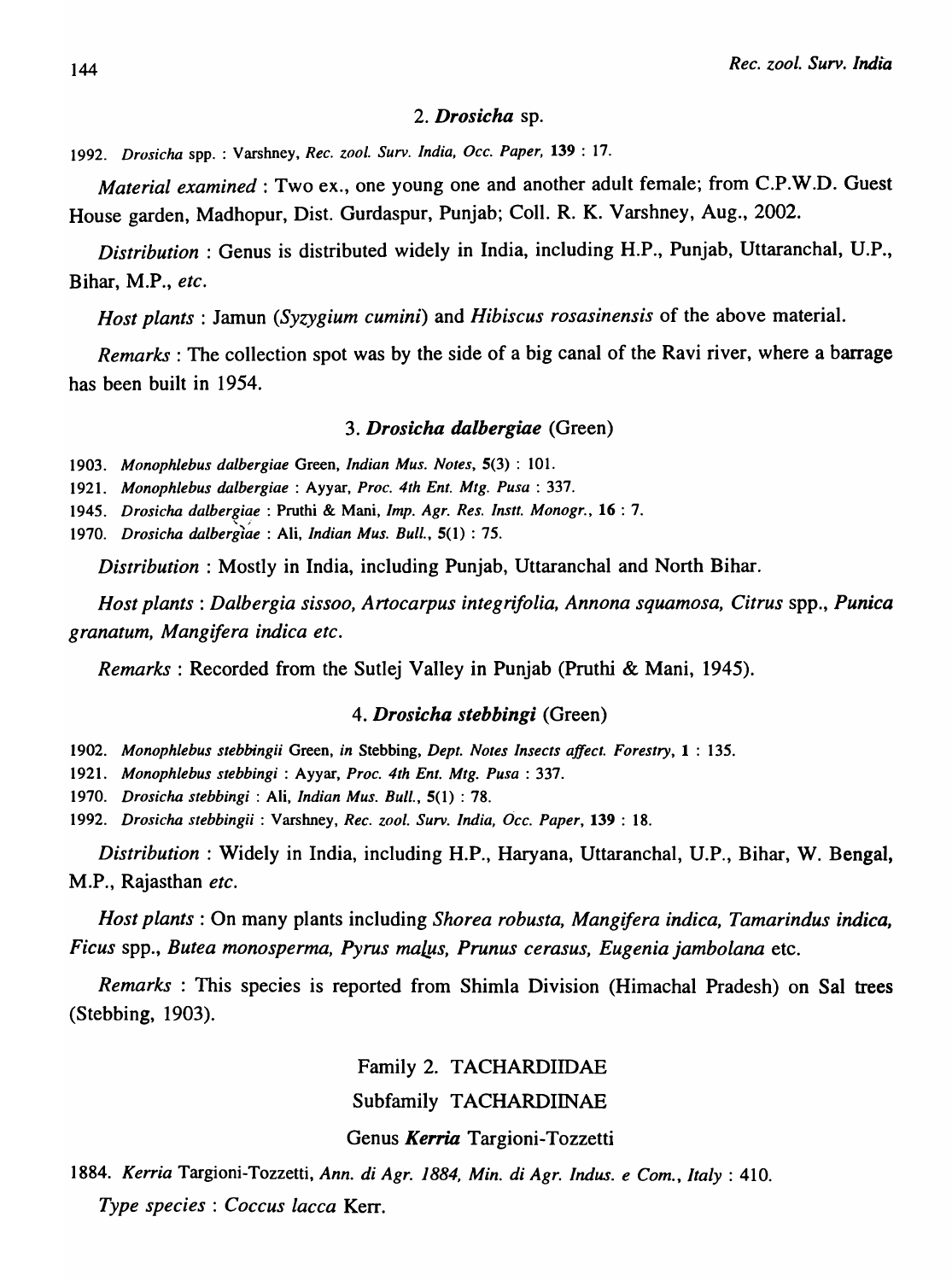## 5. Kerria fici fici (Green). Ficus Lac insect. (Fig. 2)

*1903. Tachardia fici* Green, *Indian Mus. Notes,* 5(3) : 97.

- *1923. Lakshadia ficii* : Mahdihassan, 1. *Sci. Asso. Maharajah's College. Vizianagaram.* 1(2-3) : 57.
- *1925. Laccifer fici* : Chamberlin. *Bull. Ent. Res .•* 16(1) : 36.
- *1977. Kerria fici fici* : Varshney, *Oriental Ins. Suppl.,* 5(1976) : 34.

*Distribution:* India: J. & K., Delhi, Rajasthan, U.P., Bihar, W. Bengal, M.P. and Tamil Nadu.

*Host plants:* On species of *Ficus, Samanea, Ziziphus, Butea* and *Litchi.* 

*Remarks* : One of the two commonest lac insects in India. It is recorded from Jammu in the J. & K. state (Mahdihassan, 1937).

## Family 3. KERMESIDAE

## Genus *Kermes* Boitard

*1828. Kermes* Boitard, *Les Gallinsectes. In* : *Man. d'Ent. Hist. Nat. Ins.,* 2 : 171.

*Type species* : *Coccus variegatus* Gmelin.

#### *6. Kermes himalayensis* Green

1909. *Kermes himalayensis Green, Ent. mon. Mag.*, 45:10.

*1921. Kermes himalayensis* : Ayyar, *Proc. 4th Ent. Mtg. Pusa* : 343.

*1992. Kermes himalayensis* : Varshney, *Rec. zool. Surv. India, Occ. Paper,* 139 : 36.

*Distribution:* Known from its original record only. It is endemic in North-West Himalaya. Exact locality of occurrence not known.

*Host plants:* Oak trees, *Quercus incana* and Q. *dilatata.* 

*Remarks* : It is a domed-scale, 2-3 mm, living on foliage and branchlets of *Quercus dilatata*  (Beeson, 1961).

#### Family 4. DACTYLOPIIDAE

#### Genus *Daetylopius* Costa

*1835. Dactylopius* O. G. Costa, *Fauna del Regno di Napoli, Fam. de Cocco Gallins. Emi. Napoli,* 2 : 15. *Type species* : *Coccus adonidum* Linn.

## *7. Daetylopius indicus* (Green)

#### (Fig. 3)

*1908. Coccus indicus* Green, *Mem. Dept. Agr. India,* (Ent.). 2(2) : 28.

*1930. Dactylopius indicus* : Ayyar, *Bull. Imp. Inst. Agr. Res. Pusa,* 197(1929) : 56.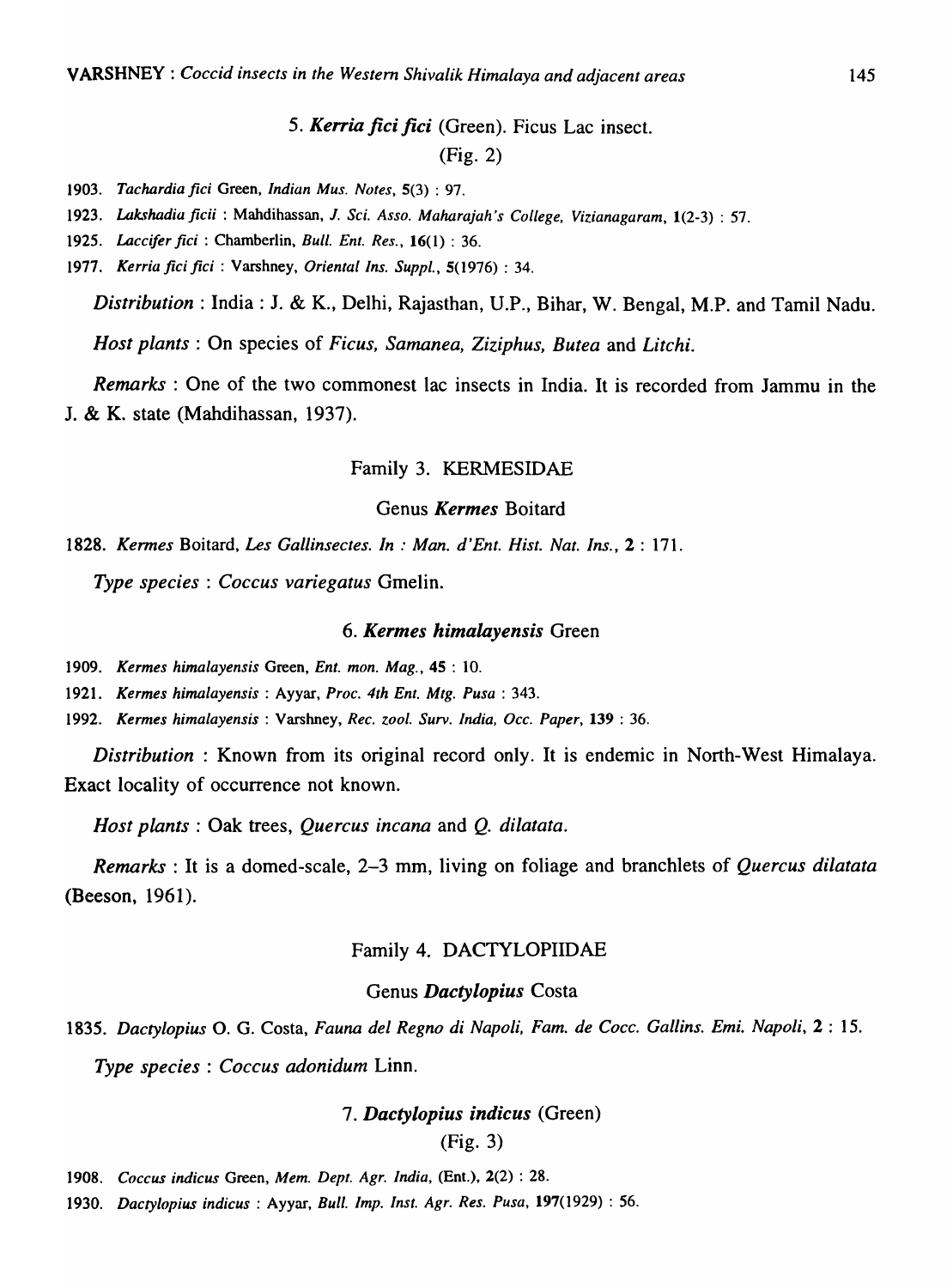

Fig. 2. : Kerria fici fici (Green).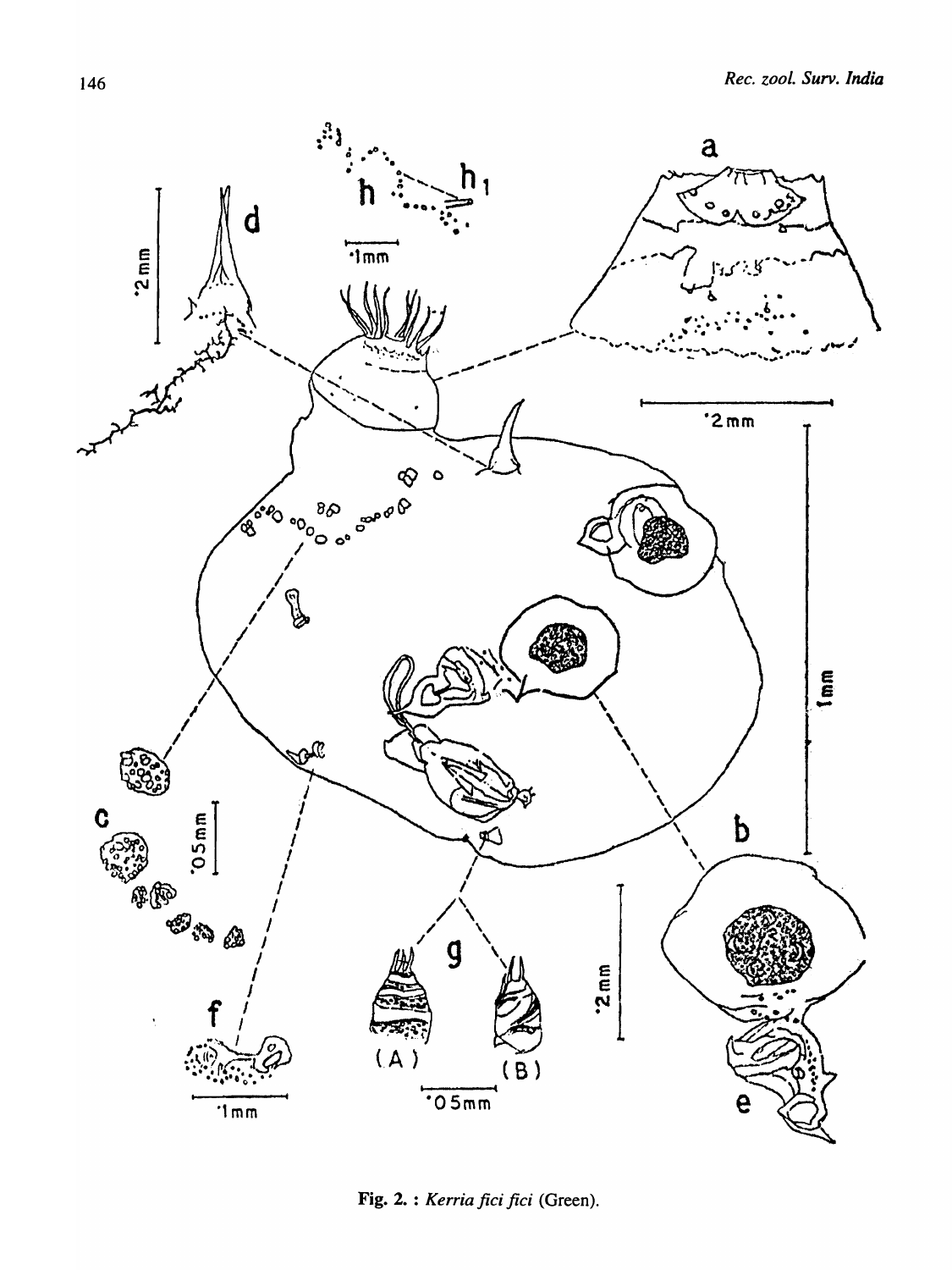

Fig. 3. : Dactylopius indicus (Green).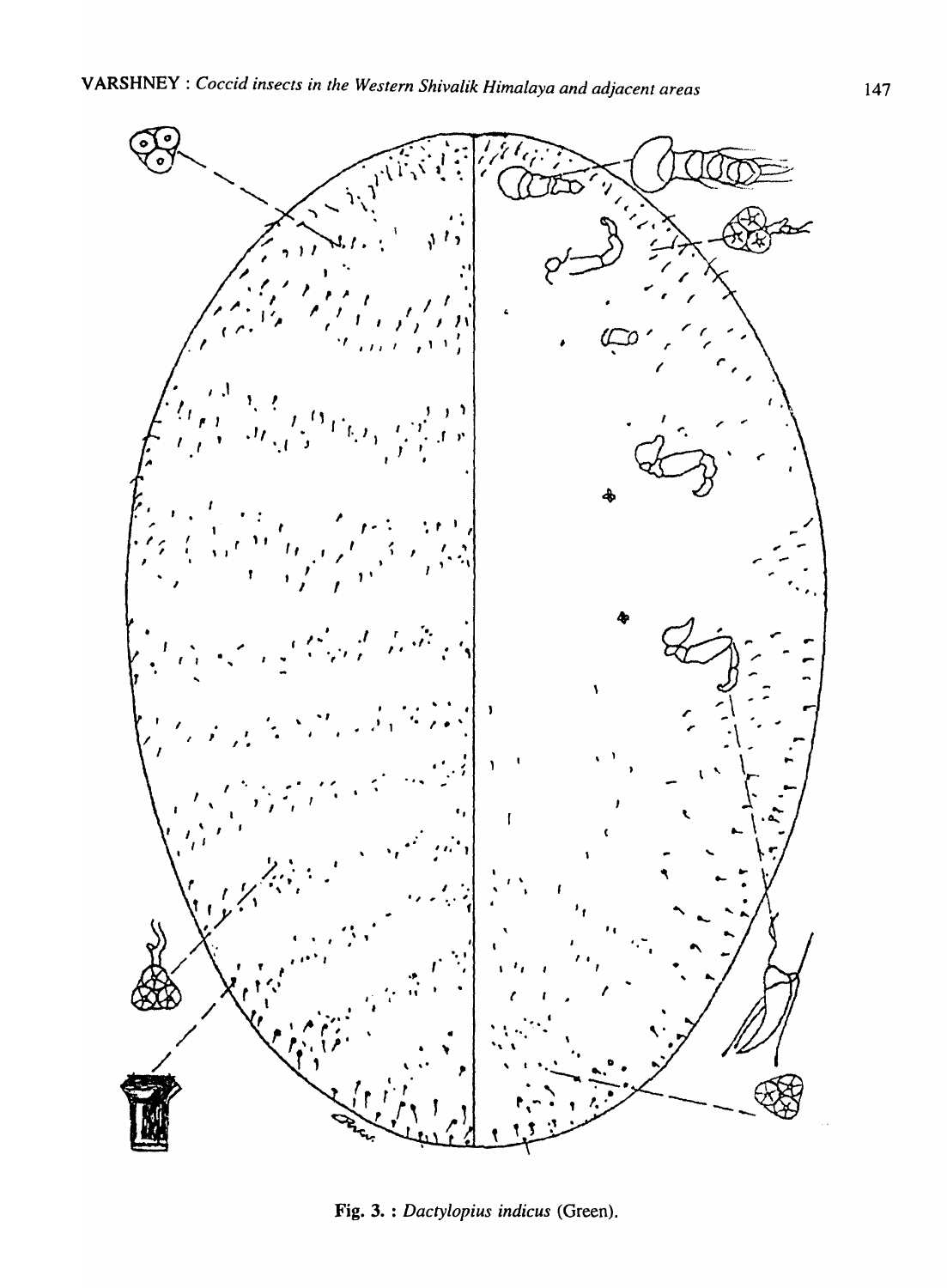<sup>148</sup>*Rec. zoo I. Surv. India* 

*1970. Daetylopius indicus* : Ali, *Indian Mus. Bull.,* 5(2) : 74.

*1992. Daetylopius indieus* : Varshney, *Ree. zool. Surv. India, Dec. Paper,* 139 : 37.

*Distribution* : H.P., Bihar, W. Bengal, Orissa, Andhra Pradesh and Tamil Nadu.

*Host plants* : *Opuntia monocantha, Opuntia* sp.

*Remarks:* Recorded from 'Kangra in the Punjab' on *Opuntia dillenii* (Green, 1908). Ayyar (1930) stated that this insect has been so far found on *O. monocantha* only and does not infest *O. dilleniae.* 

> Family 5. PSEUDOCOCCIDAE Subfamily PSEUDOCOCCINAE

> > Tribe PHENACOCCINI

Genus *Nipaecoccus* Sulc

*1945. Nipaecoccus* Sulc, *Acta Soc. Sci. Nat. Morav.,* 17(3) (Sign. F177) : 1.

*Type species: Dactylopius nipae* Maskell.

*8. Nipaecoccus viridis* (Newstead)

(Fig. 4)

*1894. Daetylopius viridis* Newstead, *Indian Mus. Notes,* 3(5) : 25.

*1921. Pseudoeoecus (Daetylopius) viridis:* Ayyar, *Proc. 4th Ent. Mtg. Pusa* : 343.

- *1930. Pseudococcus Jilamentosus* var. *corymbatus* : Ayyar, *Bull. Imp. Instt. Agr. Res. Pusa,* 197(1929) : 59.
- *1957. Pseudococcus vastator* : Ali, *Indian* 1. *Ent.,* 18(4) (1956) : 469.

*1970. Nipaecoccus viridis:* Ali, *Indian Mus. Bull.,* 5(2) : 113.

*1992. Nipaecoccus viridis:* Varshney, *Rec. zool. Surv. India, Dec. Paper,* 139 : 43.

*Distribution* : Very widely in India, including Tamil Nadu, Kerala, Karnataka, Andhra Pradesh, Orissa, Goa, Maharashtra, Delhi, Himachal Pradesh, U.P., Bihar, W. Bengal and NE. India.

*Host plants* : On many plants including *Abrus, Abelmoschus, Artocarpus, Citrus, Casuarina, Dalbergia, Emblica, Euphorbia, /xora, Morus, Nerium, Opuntia, Psidium, Solanum, Tephrosia, Ziziphus* etc.

*Remarks:* It was collected from Joginder Nagar and Mandi in H.P., by Dr. M. Hayat in 1967, from unidentified hosts (Ali, 1970).

*Nipaecoccus* sp. collected from Nabha and Patiala in Punjab (Varshney, 1992). One immature specimen of another pseudococcid species, *Maconellicoccus hirsutus* (Green), collected on the cotton plant, was reported from Ludhiana (Punjab) for the first time (Varshney, 1984b).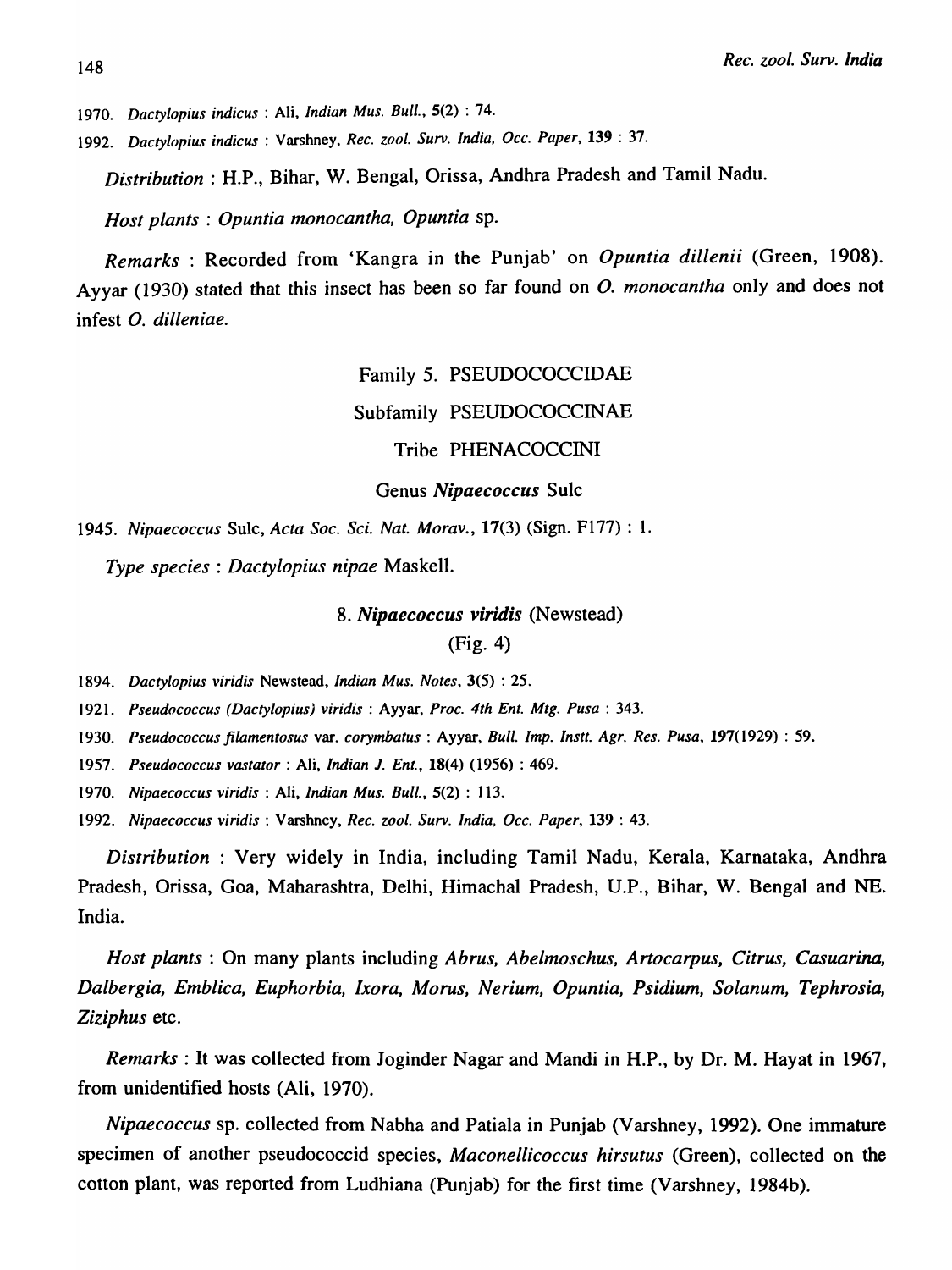

Fig. 4. : Nipaecoccus viridis (Newstead).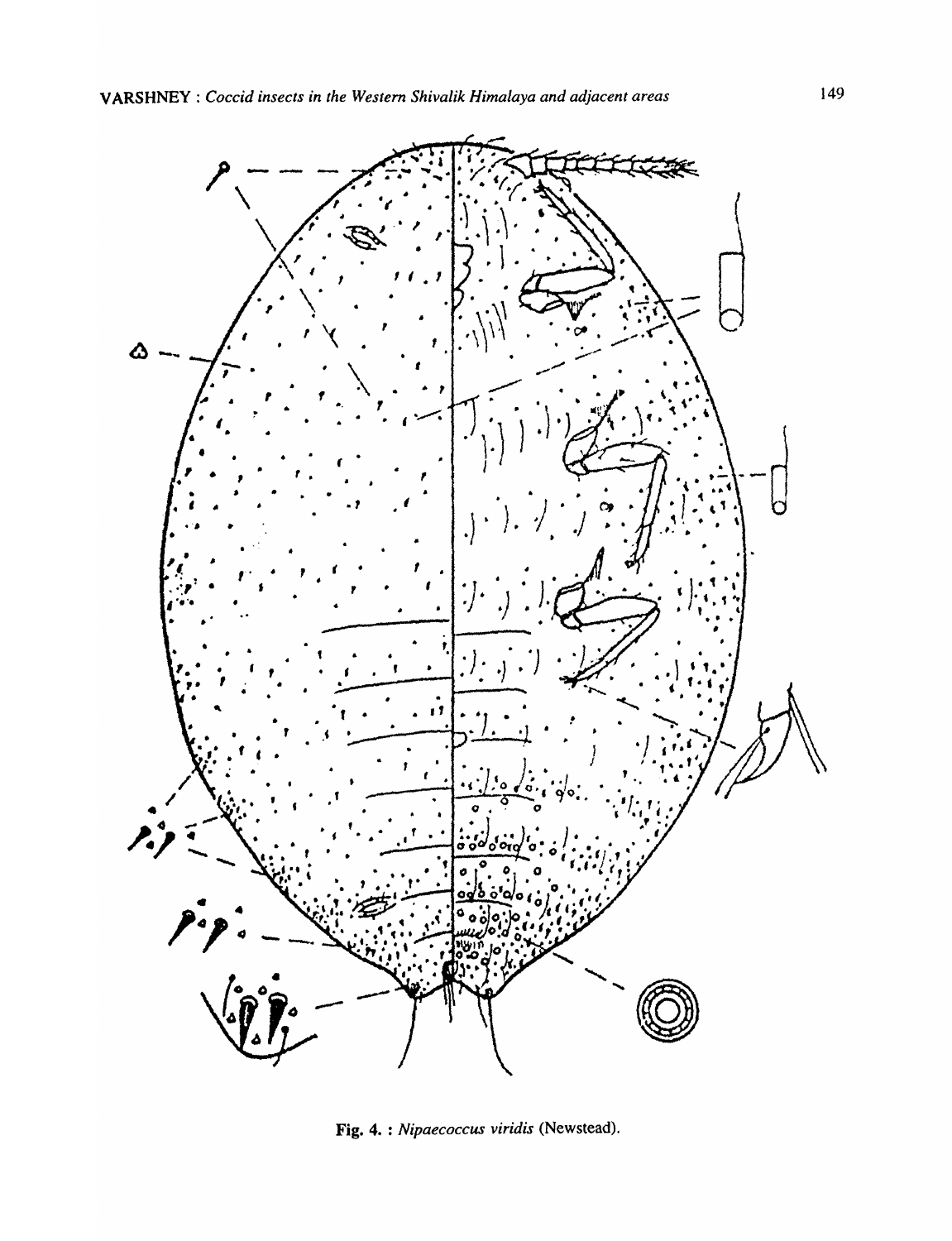#### Genus *Humococcus* Ferris

*1953. Humococcus* Ferris, *Atlas of Scale Ins. N. America,* 6 : 370.

~ *Type species: Ripersia hilariae* Ferris.

#### *9. Humococcus resinophila* (Green)

*1916. Ripersia resinophila* Green, *Bull. Ent. Res.,* 6 : 395.

*1921. Ripersia resinophila* : Ayyar, *Proc. 4th Ent. Mtg. Pusa* : 345.

*1970. Ripersia resinophila* : Ali, *Indian Mus. Bull.,* 5(2) : 121.

*1992. Ripersia resinophila* : Varshney, *Rec. zool. Surv. India, Occ. Paper,* 139 : 48.

*Distribution* : Known from its original record only. Occurs in NW. Himalaya in Himachal Pradesh, J. & K. and Uttaranchal.

*Host plants: Pinus longifolia* and *P. excelsa.* 

*Remarks:* Fletcher (1919) reported it from Kumaon and Kashmir under 'Kamraj Division' (Ali, 1970). Varshney (1992) recorded it from Kangra in Himachal Pradesh.

Recently Matile-Ferrero & Ben-Dov (1995) have placed it in the genus *Humococcus;* on the basis of the examination of 'Types' by Dr. D. J. Williams. This genus is reported here for the first time in Indian literature.

Family 6. COCCIDAE

## Subfamily FILIPPINAE

## Genus *Drepanococcus* Williams & Watson

*1990. Drepanococcus* Williams & Watson, *Scale Ins. Trop. S. Pacific Reg.,* Pt. 3 : 102.

*Type species: Eriochiton cajani* Maskell.

## *10. Drepanococcus cajani* (Maskell)

*1891. Eriochiton cajani* Maskell, *Indian Mus. Notes,* 2(1) : 61.

*1908. Ceroplastodes cajani* : Green, *Mem. Dept. Agr. India,* (Ent.), 2(2) : 32.

*1921. Ceroplastodes cajani* : Ayyar, *Proc. 4th Ent. Mtg. Pusa* : 346.

*1974. Ceroplastodes cajani* : Ali, *Indian Mus. Bull.,* 6(2) (1971) : 53.

*1992. Ceroplastodes cajani* : Varshney, *Rec. zool. Surv. India, Occ. Paper,* 139 : 106.

*Distribution:* Widely in India, including H.P., Punjab, Gujarat, Bihar, W. Bengal, Orissa, A.P., Tamil Nadu and Kerala.

*Host plants:* On *Cajanus cajan* (= *Cajanus indicus), Ziziphus mauritiana, Ocimum sanctum, Coleus* sp., *Ficus* spp., *Abrus precatorius* etc.

*Remarks:* Recorded from Mandi in Himachal Pradesh and Phillaur in Punjab (Varshney, 1992).

Recently Williams & Watson (1990) have created a new genus *Drepanococcus* to accommodate this group of species. This genus is reported here for the first time in the Indian literature.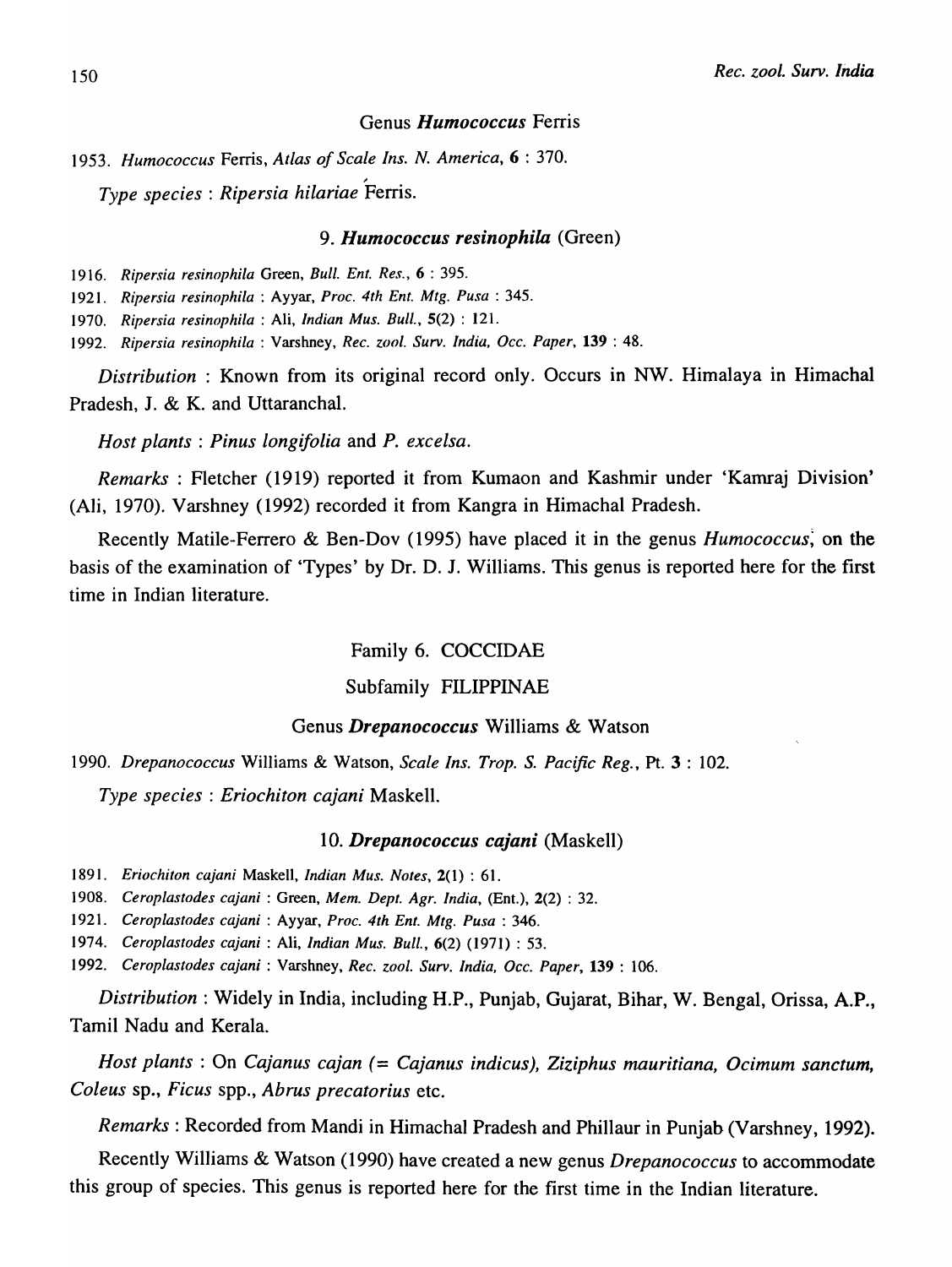#### *11. Drepanococcus chiton* (Green)

*1909. Ceroplastodes chiton* Green, *Coccidae of Ceylon,* Pt. 4 : 287.

*1921. Ceroplastodes chiton:* Ayyar, *Proc. 4th Ent. Mtg. Pusa* : 346.

*1974. Ceroplastodes chiton:* Ali, *Indian Mus. Bull.,* 6(2) (1971) : 53.

*1992. Ceroplastodes chiton:* Varshney, *Rec. zoo I. Surv. India, Dcc. Paper,* 139 : 107.

*Distribution:* Widely in India, including H.P., Uttaranchal, W. Bengal, N. E. India and Andaman Islands.

*Host plants: Cassia sp., Cajanus cajan, Ficus spp., Ziziphus mauritiana, Morus alba, Carica papaya, Citrus aurantifolia, Theobroma cacao, Solanum melongena* etc.

*Remarks* : Collected from Kulu in Himachal Pradesh, on *Ficus* sp., by Dr. M. Hayat in 1967 (Ali, 1974).

Though originally proposed in *Ceroplastodes* by Green (1908, 1909), this species is now included in genus *Drepanococcus* (Ben-Dov, 1993). This genus is recorded here for the first time in Indian literature.

## Subfamily COCCINAE

## Tribe COCCINI

#### Genus *Akermes* Cockerell

## *1902. Akermes* Cockerell, *Can. Ent.,.34* : 89.

*Type species: Akermes bruneri* Cockerell.

#### *12. Akermes montanus* (Green)

*1908. Lecanium montanum* Green, *Mem. Dept. Agr. India,* (Ent.), 2(2) : 30.

*1909. Akermes montanum* : Sanders, *U.* S. *Dept. Agr., Bur. Ent.,* (Tech.), 16(3) : 46.

*1921. Lecanium (Akermes) montanus* : Ayyar, *Proc. 4th Ent. Mtg. Pusa* : 350.

*1974. Aker.mes montanus* : Ali, *Indian Mus. Bull.,* 6(2) (1971) : 19.

*1992. Akermes montanus* : Varshney, *Rec. zool. Surv. India, Dcc. Paper,* 139 : 81.

*Distribution* : Endemic to Himalaya. Known from its original record only, in Himalaya.

*Host plants:* On an undetermined shrub.

*Remarks:* This species was described from a locality called 'Janusai', which is probably in Himachal Predesh.

## Genus *Coccus* Linnaeus

*1758. Coccus* Linnaeus, *Syst. Nat.,* ed. 10 : 455.

*Type species: Coccus hesperidum* Linn.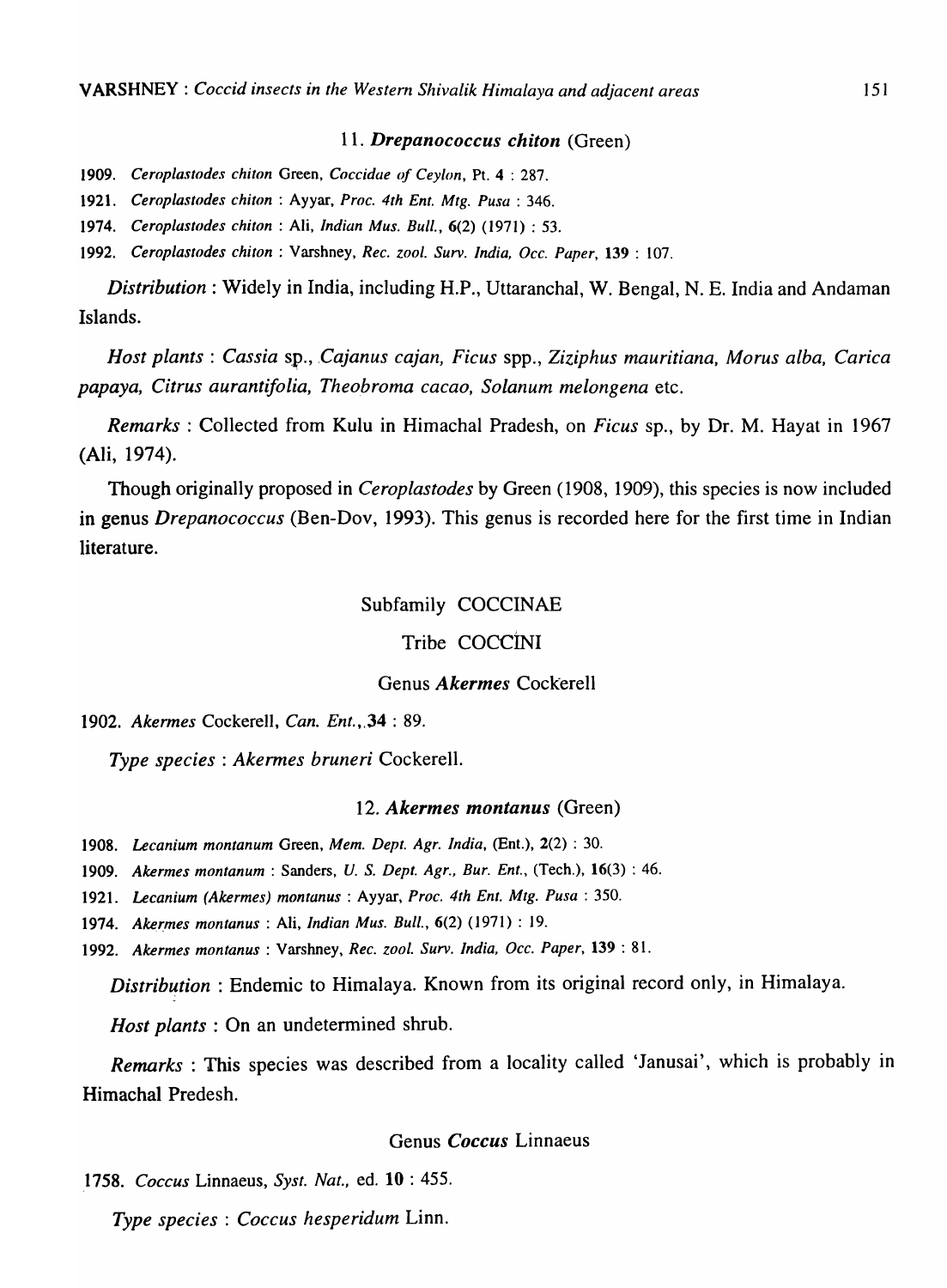#### *13. Coccus ramakrishnai* (Ayyar)

*1919. Lecanium ramakrishnae* Green *in* Ayyar, *Bull. Imp. Agr. Res. Instt. Pusa,* 87 : 35.

*1930. Lecanium ramakrishnae* : Ayyar, *Bull. Imp. Agr. Res. Instt. Pusa,* 197(1929) : 47.

*1985. Coccus ramakrishnai* : Varshney, *Oriental Ins.,* 19 : 26.

*1992. Coccus ramakrishnae* : Varshney, *Rec. zool. Surv. India, Occ. Paper,* 139 : 87.

*Distribution* : Endemic to India. Reported from Andhra Pradesh and Himachal Pradesh only.

*Host plants: Ficus bengalensis* and the pear *(Pyrus communis).* 

*Remarks:* This species was originally identified by Green, but first published by Ayyar (1919, 1930) as a 'MS' (manuscript name). He however, provided brief description and also illustration, which made the name and species available in terms of International Code of Zoological Nomenclature (Ben-Dov, 1993). This species is not included in the Oriental catalogue by Ali (1974).

Another very common species, *Coccus hesperidum* Linn., the brown soft scale, (Fig. 5), was recorded for the first time from Jammu & Kashmir State: Srinagar, on *Lonicera* plant, by Varshney (1984b).

#### Genus *Eulecanium* Cockerell

*1893. Eulecanium* Cockerell, *Trans. Amer. Ent. Soc.,* 20 : 54.

*Type species* : *Lecanium tiliae* Linnaeus, Thorn scale.

## *14. Eulecanium* sp. (near *tiliae* Linnaeus)

(Fig. 6)

*1758. Coccus tiliae* Linnaeus, *Syst. Nat.,* ed. 10 : 456.

*1758. Coccus coryli* Linnaeus, *Syst. Nat.,* ed. 10 : 456.

*1767. Coccus capreae* Linnaeus, *Syst. Nat.,* ed. 12 : 741.

*1974. Eulecanium capreae* : Ali, *Indian Mus. Bull.,* 6(2) (1971) : 31.

*1992. Eulecanium* sp. (nr. *tiliae)* : Varshney, *Rec. zool. Surv. India, Occ. Paper,* 139 : 90.

*Distribution:* Genus *Eulecanium* is recorded from Jammu & Kashmir, Himachal Pradesh and Uttaranchal, in India.

*Host plants* : Apple *(Malus pumila),* peach *(Prunus persica),* almond *(Prunus amygdalus)*, apricot *(Prunus armeniaca),* plum *(Prunus domestica)* etc.

*Remarks:* This record is from Saproon Valley and Kotta-ka-Nala in Himachal Pradesh (Mishra & Bhalla, 1975; Varshney, 1992). *E. capreae* is recorded from Srinagar and Taliskar in Kashmir (Ali, 1974) and *E. coryli* has also been recorded from J. & K.

The name *Coccus coryli* Linn. was rejected by Opinion No. 1303 of the I.C.Z.N. *Coccus capreae*  was synonymized with *tiliae,* by Lindinger in 1912 (Ben-Dov, 1993). *E. tiliae* and *E. coryli* have not been included in the Oriental catalogue by Ali (1974).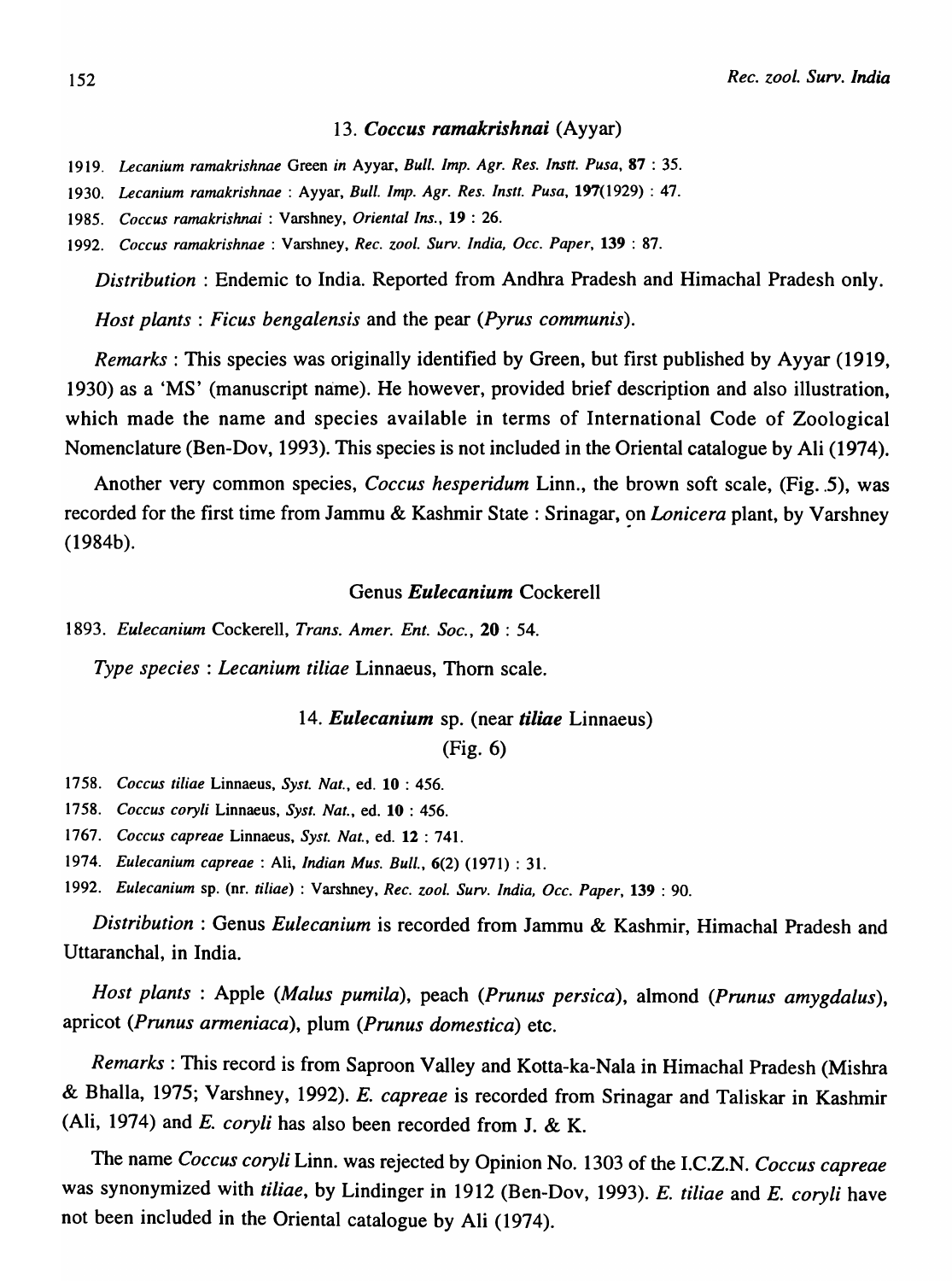

Fig. 5. : Coccus hesperidum Linnaeus.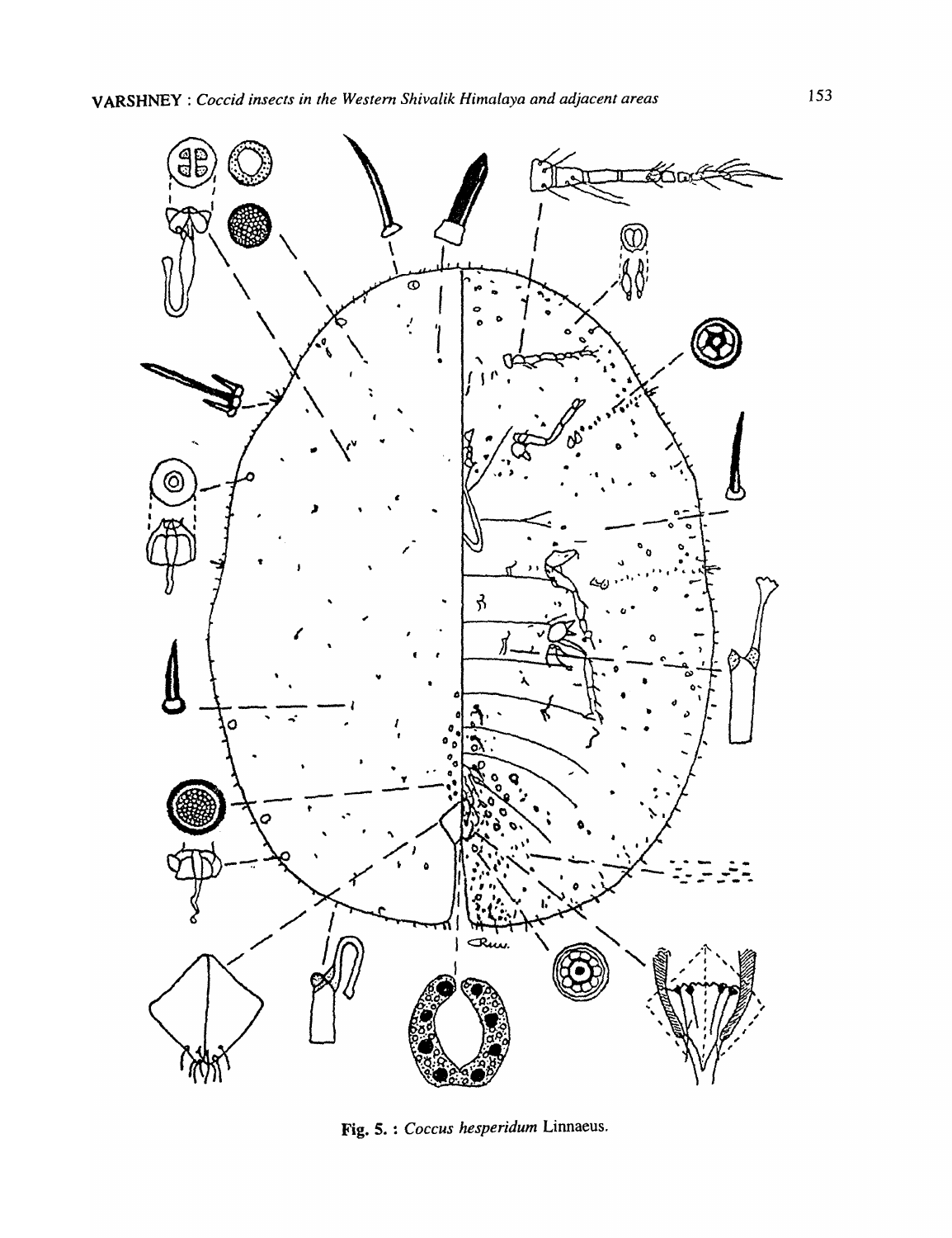

Fig. 6. : Eulecanium tiliae (Linnaeus).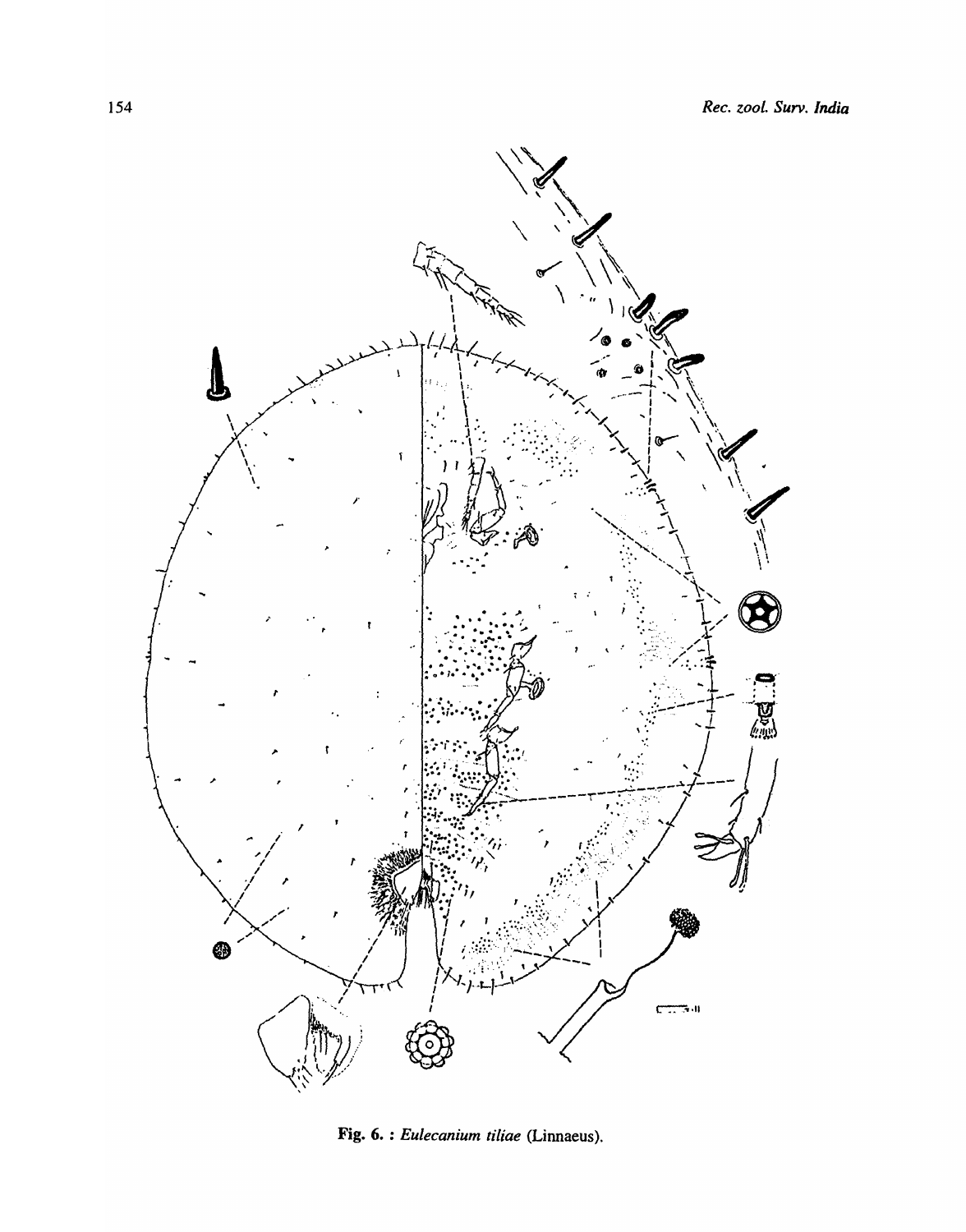#### Genus *Parthenolecanium* Sulc

1908. Parthenolecanium Sulc, *Ent. mon. Mag.*, 44: 36.

*Type species: Lecanium coryU* Sulc *nec* Linn. (= *Lecanium comi* Bouche).

#### *15. Parthenolecanium persicae* (Fabr.). European Peach scale.

(Fig. 7)

*1776. Chermes persicae* Fabricius, *Gen. Ins.,* : 304.

*1908. Lecanium persicae* : Green, *Mem. Dept. Agr. India,* (Ent.), 2(2) : 31.

*1921. Lecanium persicae* : Ayyar, *Proc. 4th Ent. Mtg. Pusa* : 350.

*1974. Parthenolecanium persicae* : Ali, *Indian Mus. Bull.,* 6(2) (1971) : 41.

*1992. Parthenolecanium persicae* : Varshney, *Rec. zool. Surv. India, Dcc. Paper,* 139 : 96.

*Distribution:* India (Punjab). *Elsewhere:* Widely in the Palaearctic Region.

*Host plants: Morus indica, M. alba, Prunus amygdalus* and *P. bokhariensis.* 

*Remarks* : Recorded from Changa Manga in Punjab (Varshney, 1992). Earlier Ayyar (1921) recorded it from 'Jhelum, Punjab'

#### Subfamily CEROPLASTINAE

#### Genus *Ceroplastes* Gray

*1828. Coccus (Ceroplastes)* Gray, *Spicilegia Zool.,* : 7.

*Type species* : *Coccus (Ceroplastes) janeirensis* Gray.

#### 16. Ceroplastes ajmerensis (Avasthi & Shafee)

1979. Cerostegia ajmerensis Avasthi & Shafee, Curr. Sci., 48(1): 36.

*1988. Ceroplastes neoceriferus* Yousuf & Shafee, *Indian* 1. *Syst. Ent.,* 5 : 61.

*1991. Paracerostegia ajmerensis* : Tang, *Coccidae of China: 304.* 

*1992. Ceroplastes ajmerensis* : V arshney, *Rec. zool. Surv. India, Dcc. Paper,* 139 : 78.

*Distribution:* Endemic to North India. Recorded from Rajasthan and Himachal Pradesh.

*Host plants: Cassia fistula, Psidium guajava* and *Citrus* sp.

*Remarks* : Originally known from Ajmer (Rajasthan), and as such recorded from there only. C. *neoceriferus* was recorded from Solan (H. P.), on *Citrus* sp. (Yousuf & Shafee, 1988).

*17. Ceroplastes ceriferus* (Fabr.). Indian White Wax scale.

(Fig. 8)

*<sup>1798.</sup> Coccus ceriferus* Fabricius, *Sup pl. Ent. Syst.* : 546.

*<sup>1921.</sup> Ceroplastes ceriferus* : Ayyar, *Proc. 4th Ent. Mtg. Pusa* : 346.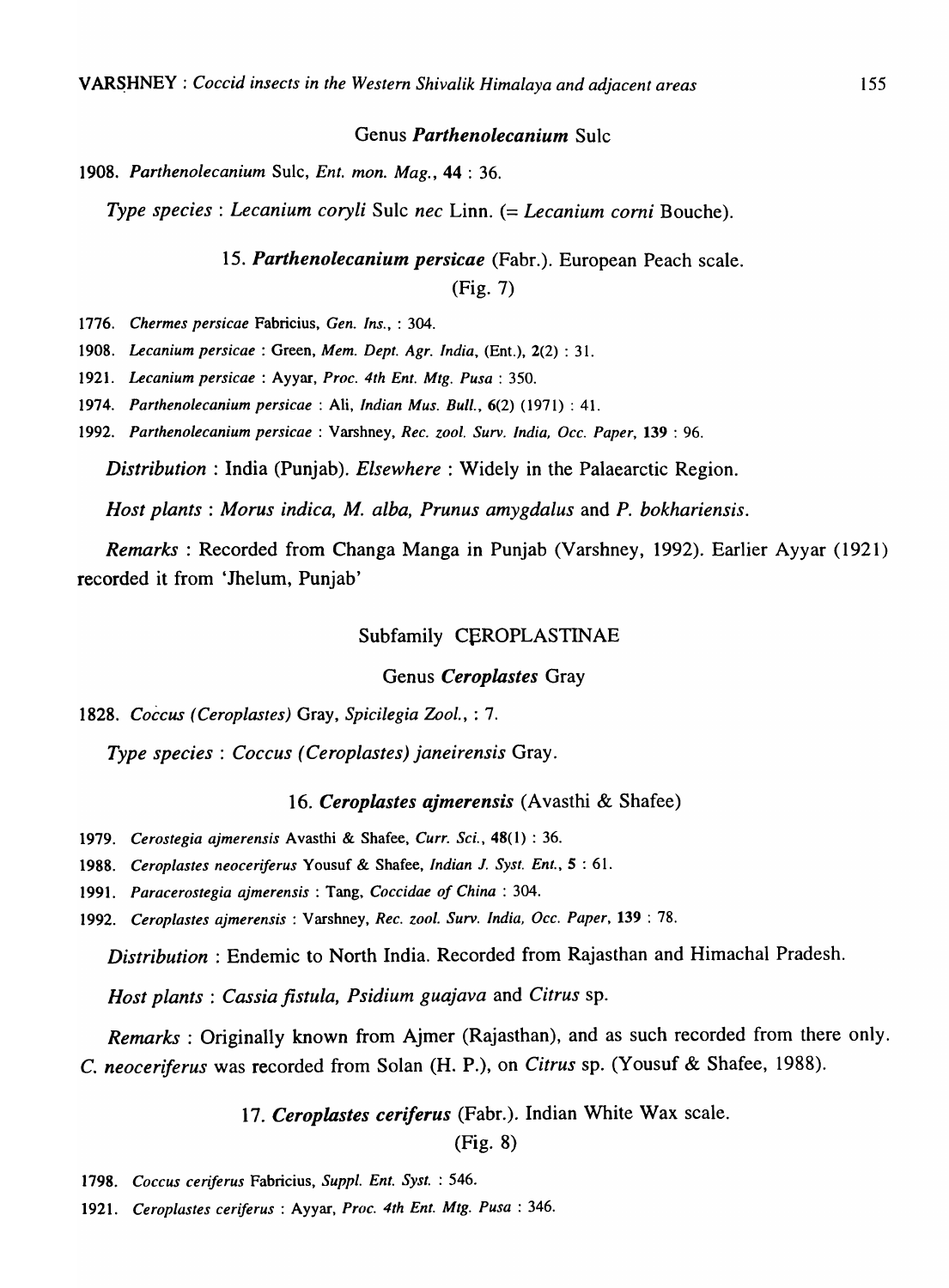

Fig. 7. : Parthenolecanium persicae (Fabricius).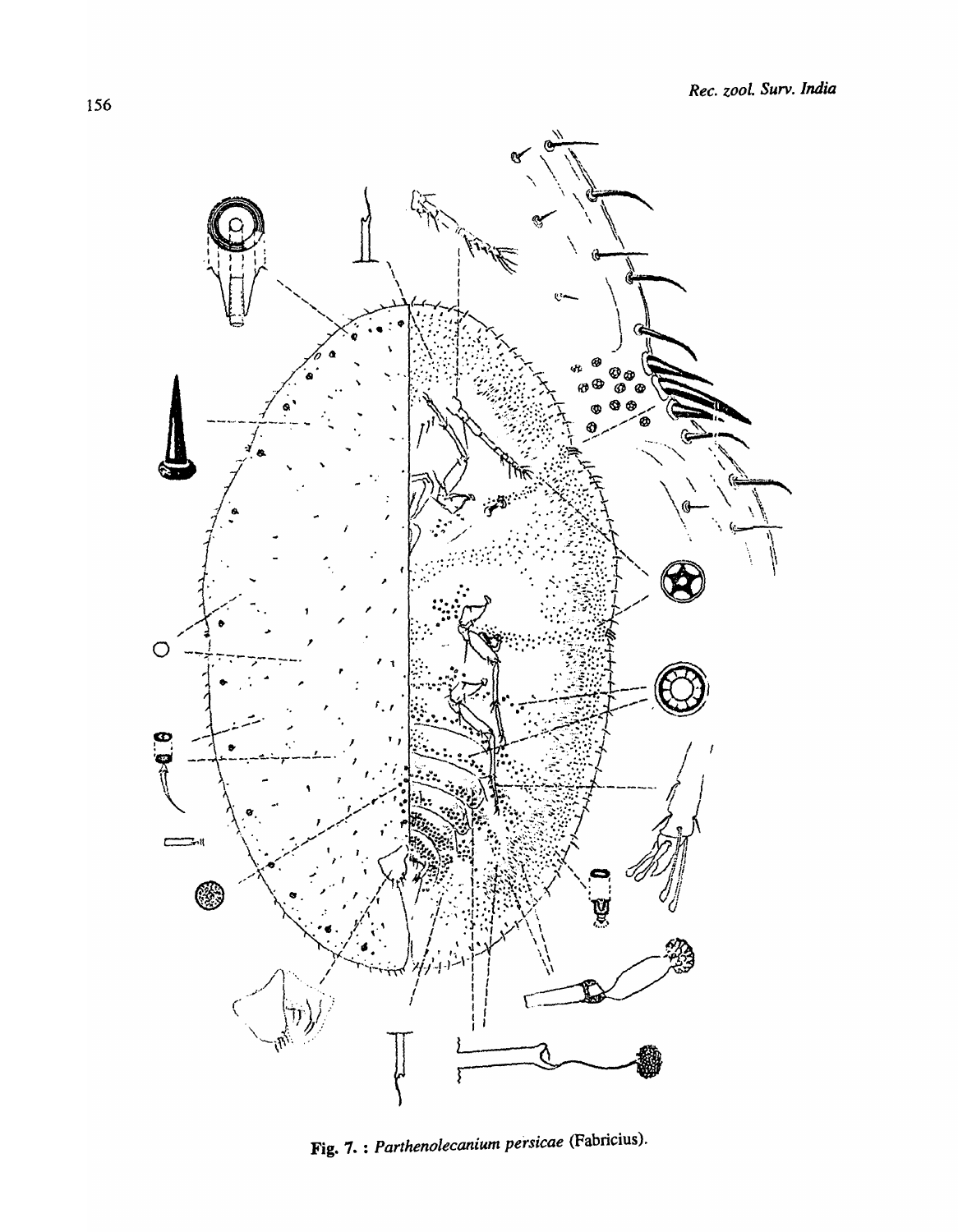

Fig. 8. : Ceroplastes ceriferus (Fabricius).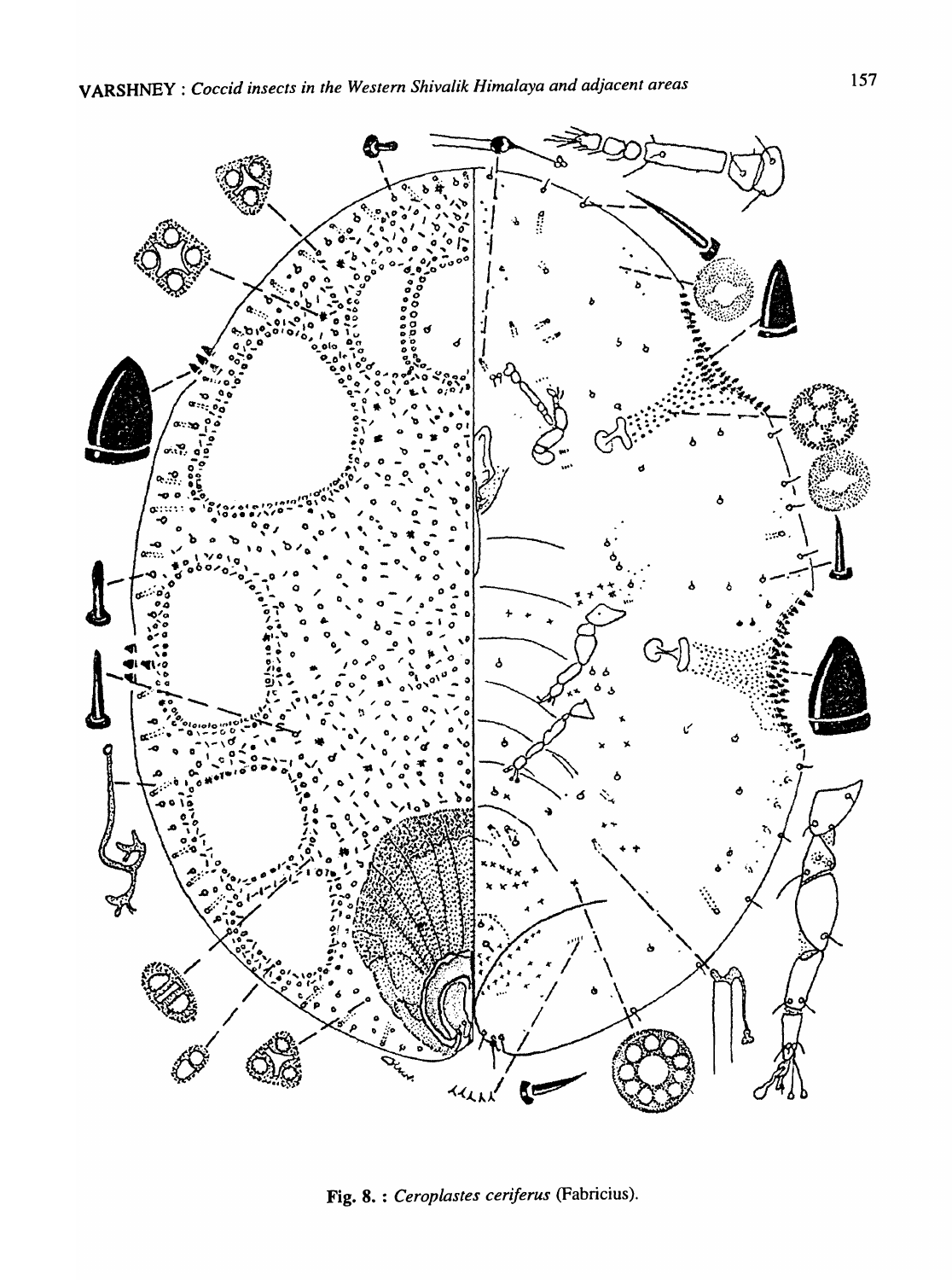*1974. Ceroplastes ceriferus* : Ali. *Indian Mus.* Bull.~ 6(2) (1971) : 16.

*1992. Ceroplastes ceriferus* : Varshney. *Rec. zool. Surv. India. Dcc. Paper.* 139 : 78.

*Distribution:* Very widely in India, including H.P., Uttaranchal, M.P., Maharashtra, Iharkhand, W. Bengal, Assam and Tamil Nadu.

*Host plants:* Polyphagous. Reported on several plants including *Celastrus ceriferus, Asclepiadron*  sp., *Lawsonia inermis, Terminalia* sp., *Citrus* spp., *Ficus* spp., *Carissa spinarium, Morus indica* etc.

*Remarks* : Reported from the Kangra Valley in Himachal Pradesh on tea plant (Atkinson, 1890), and from Kalka in H.P., collected by Dr. M. Hayat in 1967 on *Carissa spinarium* (Ali, 1974).

> Family 7. DIASPIDIDAE Subfamily PARLATORIINAE Tribe LEUCASPIDINI

Genus *Suturaspis* Lindinger

*1906. Suturaspis* Lindinger, *lahrb. Hamburg Wiss. Anst.,* (1905), 23(3)': 26.

*Type species* : *Leucaspis pistaciae* Lindinger.

*18. Suturaspis indiaeorientalis* (Lindinger)

*1911. Leucodiaspis indiae-orientalis* Lindinger, *Zeit.* f *Wiss. Insektenbiol.,* 7(4) : 127.

*1921. Suturaspis indiae-orientalis* : MacGillivray, *Coecidae* : 268.

*1970. Suturaspis indiaeorientalis* : Ali, *Indian Mus. Bull.,* 5(1) : 28.

*2002. Suturaspis* indiaeor~ntalis : Varshney, *Ree. zoo* I. *Surv. India, Dec. Paper,* 191 : 4.

*Distribution:* Known by its original record only. Endemic to India, particularly Himachal Pradesh.

*Host plants: Pinus khasya.* 

*Remarks* : Recorded from Shimla in Himachal Pradesh originally.

## Tribe PARLATORIINI

## Genus *Cryptopariatorea* Lindinger

*1905. Cryptoparlatorea* Lindinger, *Insekten Borse,* 22 : 132.

*Type species: Cryptoparlatorea leucaspis* Lindinger.

#### *19. Cryptoparlatorea pini* Takahashi

*1938. Cryptoparlatorea pini* Takahashi, *Proc. R. ent. Soc. Lond.,* (B)7 : 271.

1966. *Cryptopa ria to rea pini* : Borchsenius, *Catalogue Arm. Scale Ins. of World* : 204.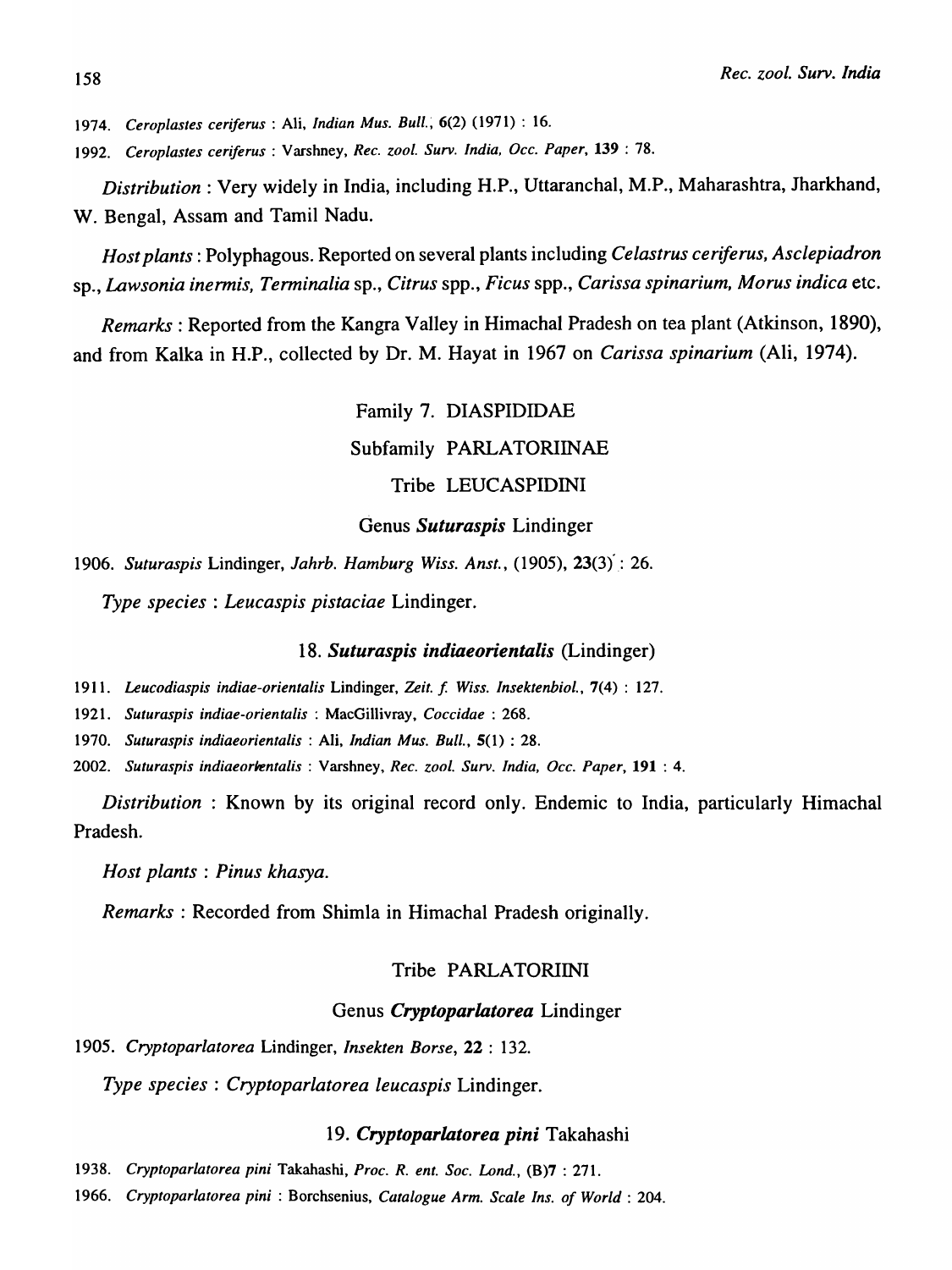*1970. Cryptoparlatorea pini* : Ali, *Indian Mus. Bull.,* 5(1) : 14.

*2002. Cryptoparlatorea pini* : Varshney, *Rec. zoo/. Surv. India, Dcc. Paper,* 191 : 5.

*Distribution* : Known by its original record only, from India : Himachal Pradesh.

*Host plant: Pinus* sp.

*Remarks:* Originally recorded from 'Manali, The Punjab'

## Subfamily ASPIDIOTINAE

## Tribe ASPIDIOTINI

*Note:* Ayyar (1921) recorded *Aspidiotus theae* Maskell (which is now *Pseudaonidia rhododendri thearum* Cockerell) on tea plant, from 'Kangra, Punjab' This was however, not accepted by Ali (1970), because "tea is not and has never been in the Kangra Valley (grown)" Hence, this species is not included here. *Aspidiotus destructor* Sign. reported from Punjab by Ansari (1942) was perhaps from present day Pakistan.

## Genus *Aonidiella* Berlese & Leonardi

*1895. Aonidiella* Berlese & Leonardi, *In* Berlese, *Riv. di Patol. Veg.,* (1896) 4 : 77, 83. *Type species* : *Aspidiotus aurantii* Maskell.

*20. Aonidiella aurantii* (Maskell). Red scale or Orange scale.

(Fig. 9)

*1879. Aspidiotus aurantii* Maskell, *Trans. Proc. New Zealand Instt.,* 11(1878) : 199.

*1966. Aonidiella aurantii* : Borchsenius, *Catalogue Arm. Scale Ins. of World: 292.* 

*1970. Aonidiella aurantii* : Ali, *Indian Mus. Bull.,* 5(1) : 33.

*2002. Aonidiella aurantii* : Varshney, *Rec. zoo/. Surv. India, Dcc. Paper,* 191 : 20.

*Distribution:* Common all over India. Recorded from H. P., Punjab, Delhi, Bihar, W. Bengal, Assam, Tripura, Orissa and all southern states.

*Host plants* : Polyphagous. A pest of *Citrus* spp. Also recorded on mulberry, rose, guava, *Nerium, Jasminum, Pyrus, Prunus, Tamarix, Aegle, Annona, Cycas, Eugenia* etc.

*Remarks:* Recorded from various places in the country as well as abroad, this damaging species is known from Delhi, Punjab and Himachal Pradesh. Varshney (1984b) reported it from Sarol in Chamba Dist. (H.P.) and Salem Tabri in Ludhiana (Punjab).

Another similarly damaging sister species, *Aonidiella orientalis* (Newstead), the Oriental scale, is also known from Punjab.

## Genus *Quadraspidiotus* MacGillivray

*1921.* Q~raspidiotus MacGillivray, *Coccidae* : 388.

*Type species: Aspidiotus ostreaeformis* Curtis.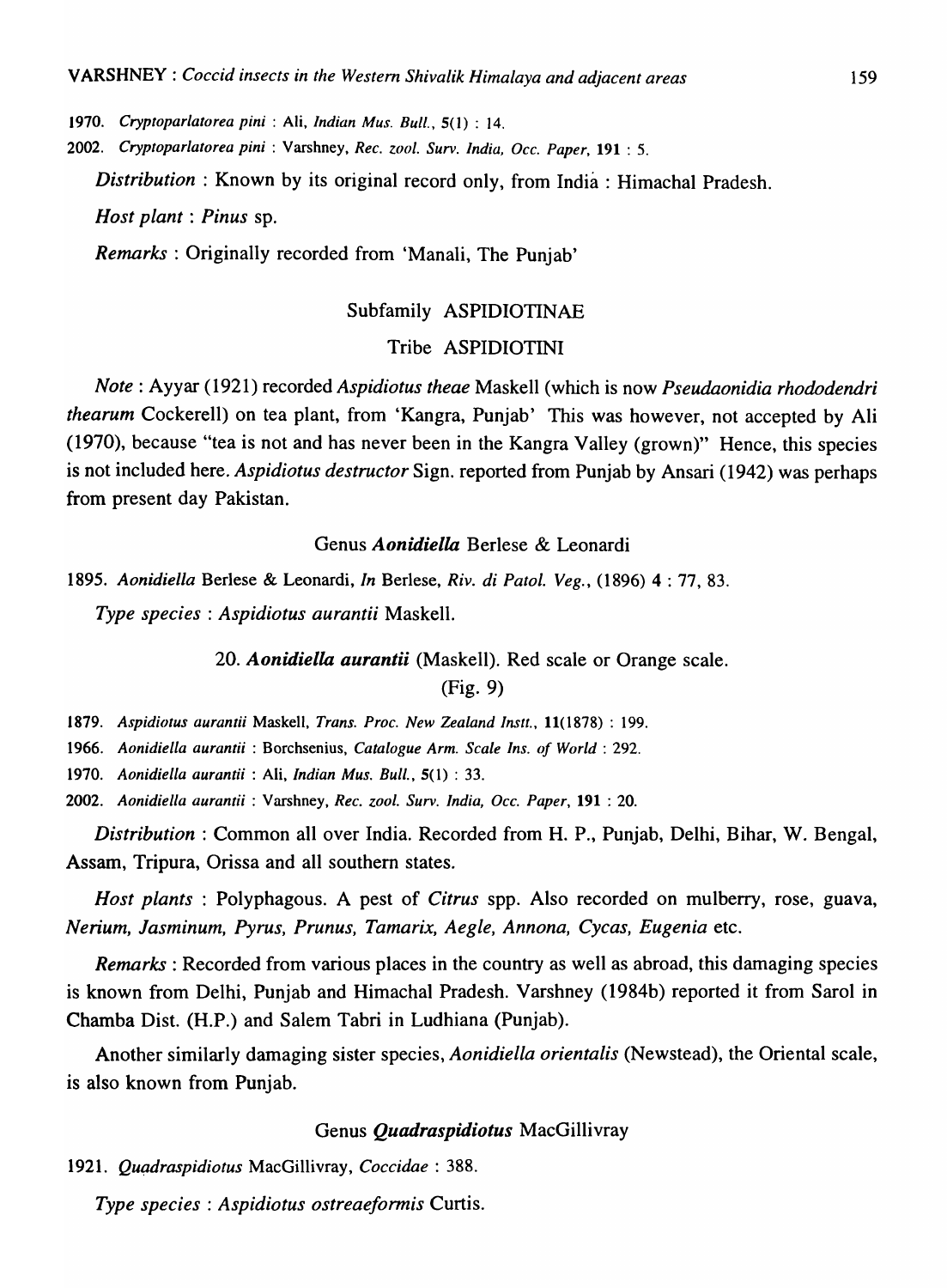

Fig. 9. : *Aonidiella aurantii* (Maskell).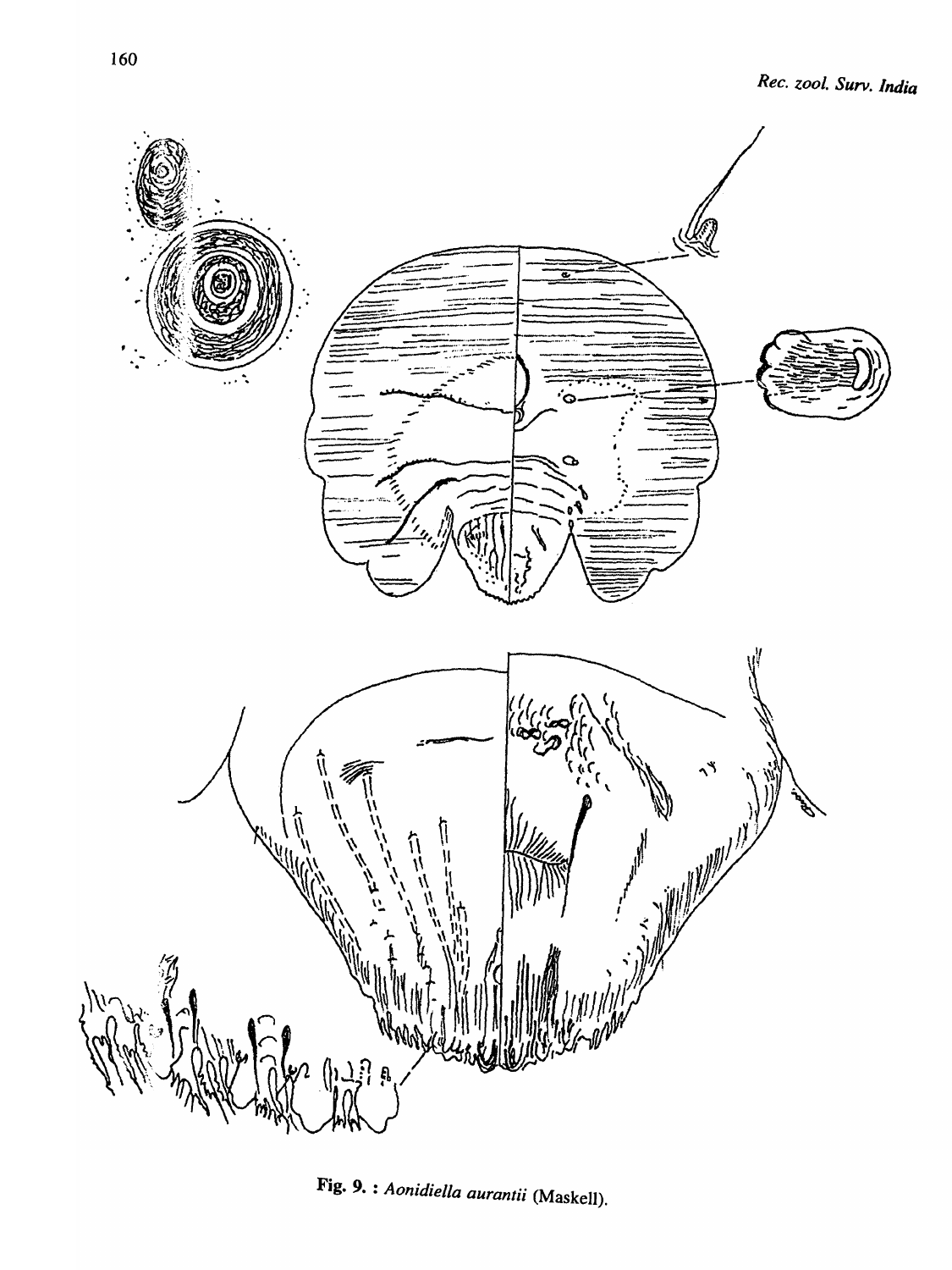## *21. Quadraspidiotus perniciosus* (Comstock). San Jose scale. (Fig. 10)

1881. *Aspidiotus perniciosus* Comstock, *U.S. Dept. Agr. Rept.,* 1880 : 304.

1966. *Quadraspidiotus pemiciosus* : Borchsenius, *Catalogue Arm. Scale Ins. of World* : 336.

1970. *Quadraspidiotus perniciosus* : Ali, *Indian Mus. Bull .•* 5(1) : 53.

2002. *Quadraspidiotus pemiciosus* : Varshney, *Rec. zool. Surv. India. Occ. Paper,* 191 : 38.

*Distribution:* Mostly dispersed with the fresh furits or fruit plants, widely in India, right in the north from J. & K., H. P., Uttaranchal, U. P., Sikkim, W. Bengal, Meghalaya, Orissa, Maharashtra, to the down south in Karnataka and Tamil Nadu.

*Host plants* : On apple, peach, pear, plum, almond, apricot, cherry, grape vine, birch, beech, poplar, currant, chestnut, mulberry, oak, eucalyptus, walnut, rose and other fruit plants, forest trees and bushes.

*Remarks*: Occurs on twigs, leaves and fruits, causing formation of pink colour patches at the places of attachment. Reported from Kashmir as well as Shimla, Craignano and Kullu in H. P., and from Punjab (Ali, 1970).

## Subfamily DIASPIDINAE

#### Tribe DIASPIDINI

#### Genus *Aulacaspis* Cockerell

*1893. Aulacaspis* Cockerell, *Instt. Jamaica J.,* 1 : 180.

*Type species: Aspidiotus rosae* Bouche.

#### *22. Aulacaspis vitis* (Green)

1896. *Chionaspis vitis* Green, *Indian Mus. Notes,* 4 : 3.

1966. *Phenacaspis vitis* : Borchsenius, *Catalogue Arm. Scale Ins. of World: 127.* 

1969. *Phenacaspis vilis:* Ali, *Indian Mus. Bull.,* 4(2) : 72.

2002. *Aulacaspis vilis:* Varshney, *Rec. zoot. Surv. India, Dcc. Paper,* 191 : 58.

*Distribution:* Occurs in India in H. P., Bihar, Assam, Orissa, Karnataka and Tamil Nadu.

*Host plants* : On leaves of mango, *Elaegnus latifolia, Loranthus* sp., *Vitis lanceolaria, Mallotus* sp., *Grewia* sp., *Artocarpus* sp. etc.

*Remarks:* Recorded from Kangra in Himachal Pradesh (Varshney, 2002).

## Genus *Chionaspis* Signoret

*1869. Chionaspis* Signoret, *Ann. Soc. Ent. de France,* (4)8 : 844.

*Type species: Coccus salicis* Linnaeus.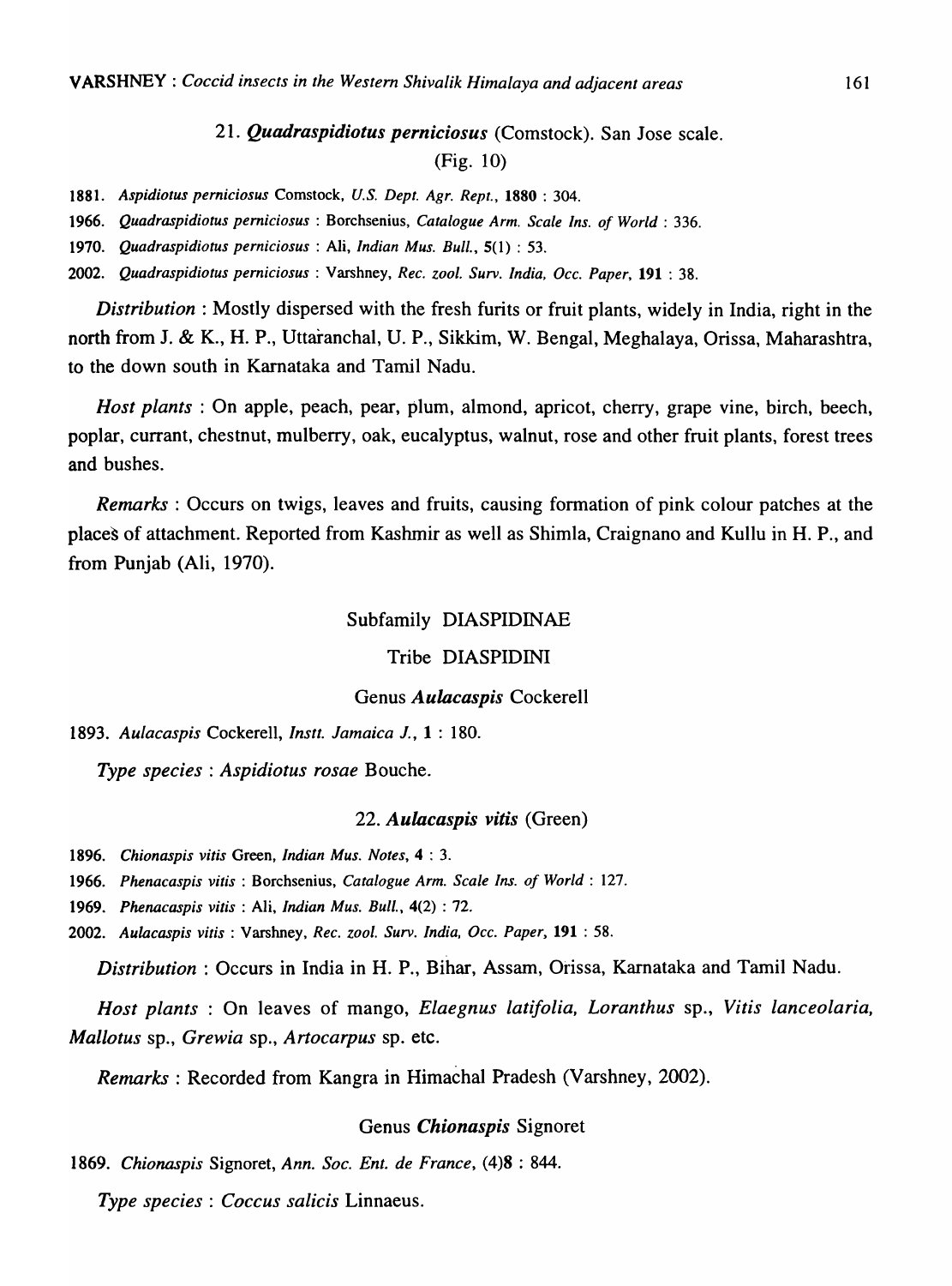

Fig. 10. : *Quadraspidiotus pemiciosus* (Comstock).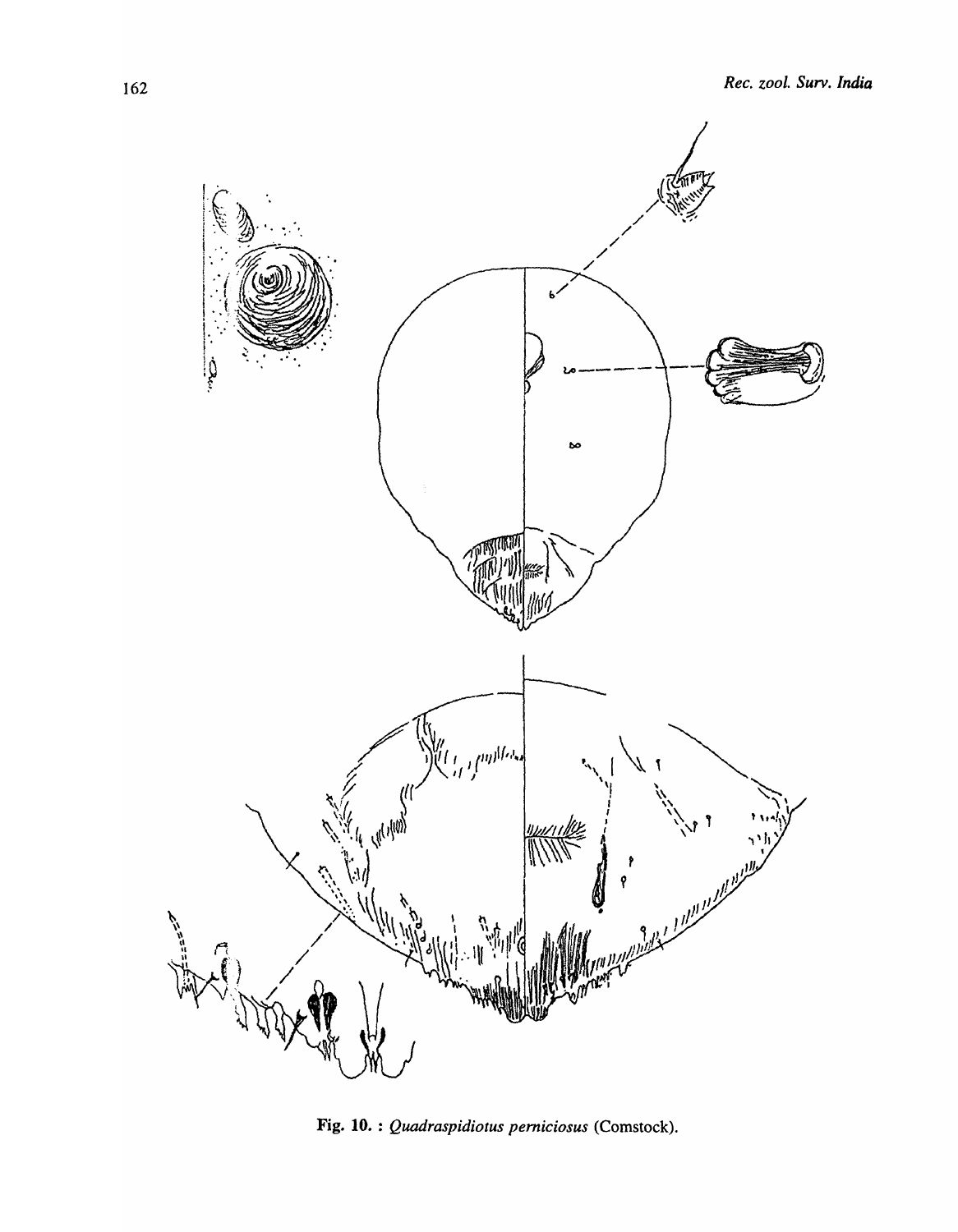## *23. Chionaspis himalaica* Takagi (Fig. 11)

*1985. Chinonaspis himalaica* Takagi, *Ins. matsum.,* (n.s.), 33 : 16.

*2002. Chinonaspis himalaica* : Varshney, *Rec. zoo I. Surv. India. Dcc. Paper,* 191 : 59.

*Distribution:* Known from its original record only. Reported from Himachal Pradesh only in India, besides Nepal.

*Host plant: Quercus semecarpifolia.* 

*Remarks* : Originally collected from Kufri (2500 m) in Himachal Pradesh, by Prof. Dr. S. Takagi, who surveyed NW. Himalaya alongwith the author, in 1978.

## Genus *Duplachionaspis* MacGillivray

*1921. Duplachionaspis* MacGillivray, *Coccidae* : 307.

*Type species: Chionaspis graminis* Green.

#### *24. Duplachionaspis divergens* (Green)

*1899. Chionaspis graminis* var. *divergens* Green, *Coccidae of Ceylon,* Pt. 2 : 123.

*1908. Chionaspis graminis* var. *divergens* : Green, *Mem. Dept. Agr. India,* (Ent.). 2(2) : 37.

*1921. Dup/achionaspis divergens* : MacGillivray, *Coccidae* : 334.

*1930. Chionaspis graminis* : Ayyar, *Bull. Imp. Instt. Agr. Res. Pusa,* 197(1929) : 16.

*1966. Greenaspis divergens* : Borchsenius, *Catalogue Arm. Scale Ins. of World: 108.* 

*1985. Duplachionaspis divergens* : Varshney, *Oriental Ins.,* 19 : 38.

*2002. Duplachionaspis divergens* : Varshney, *Rec. zool. Surv. India, Oec. Paper,* 191 : 63.

*Distribution:* Discontinuously recorded in India from Punjab 'in the north and Tamil Nadu and Kerala in the south.

*Host plants:* On grass, *Andropogon* spp., sugarcane, *Spinifex* sp. and undetermined plants.

*Remarks* : Originally collected from Bharwain in Hoshiarpur, Punjab, by I. H. Burkill, on *Andropogon* (Green, 1908).

#### Genus *Fiorinia* Targioni-Tozzetti

*1868. Fiorinia* Targioni-Tozzetti, *Soc. Ital. di Sci. Nat. Aui,* **11** : 42.

*Type species: Fiorinia pellucida* Targioni-Tozzetti (= *Diaspis jioriniae* Targioni-Tozzetti).

## *25. Fiorlnia himalaica* Takagi

(Fig. 12)

*1975. Fiorinia himalaica* Takagi, *Ins. matsum.,* (n.s.) 6 : 26.

*1985. Fiorinia himalaica* : Varshney, *Oriental Ins.,* 19 : 38.

*2002. Fiorinia himalaica* : Varshney, *Rec. zool. Surv. India. Occ. Paper,* 191 : 65.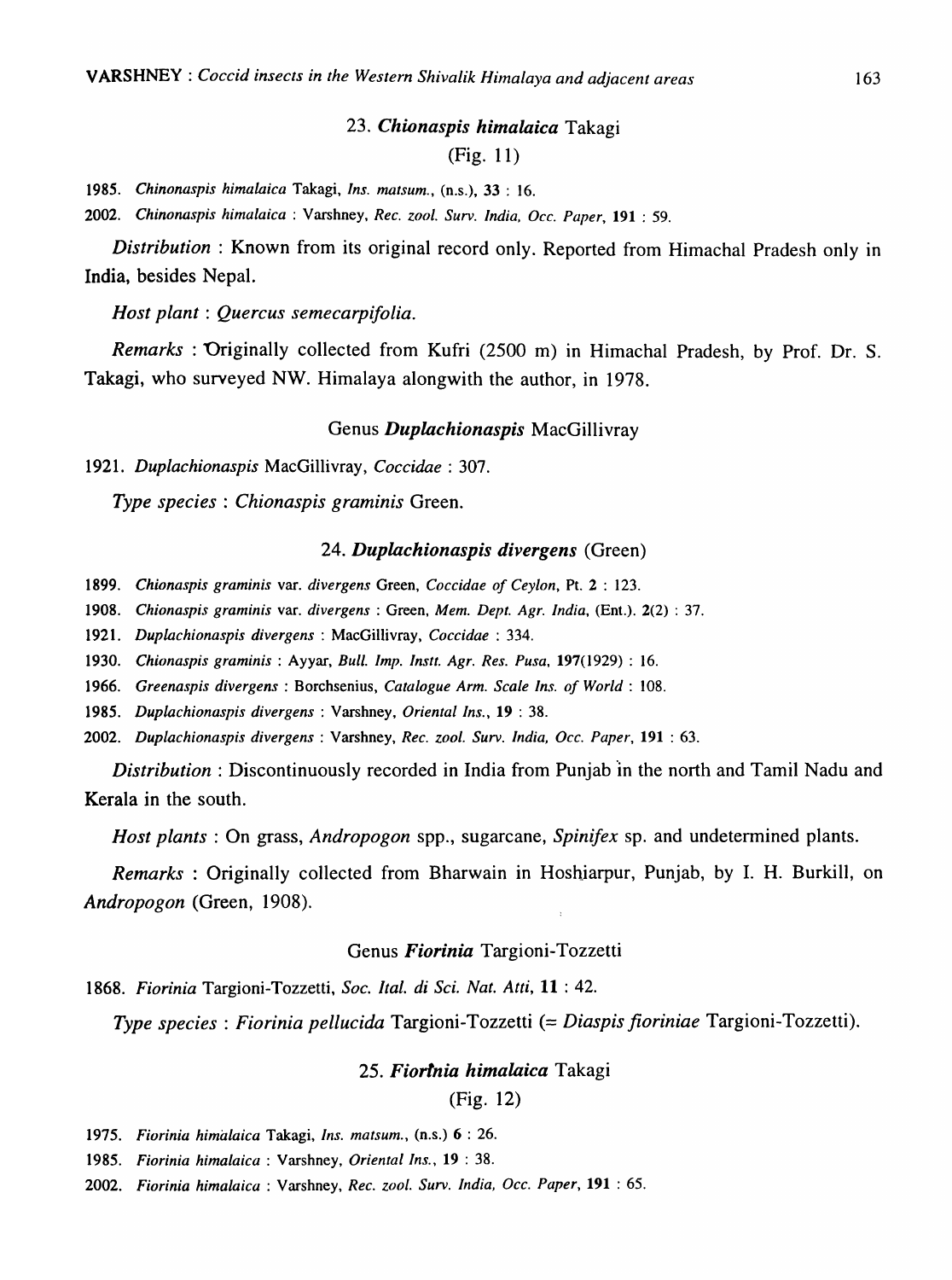

Fig. 11. : Chionaspis himalaica Takagi.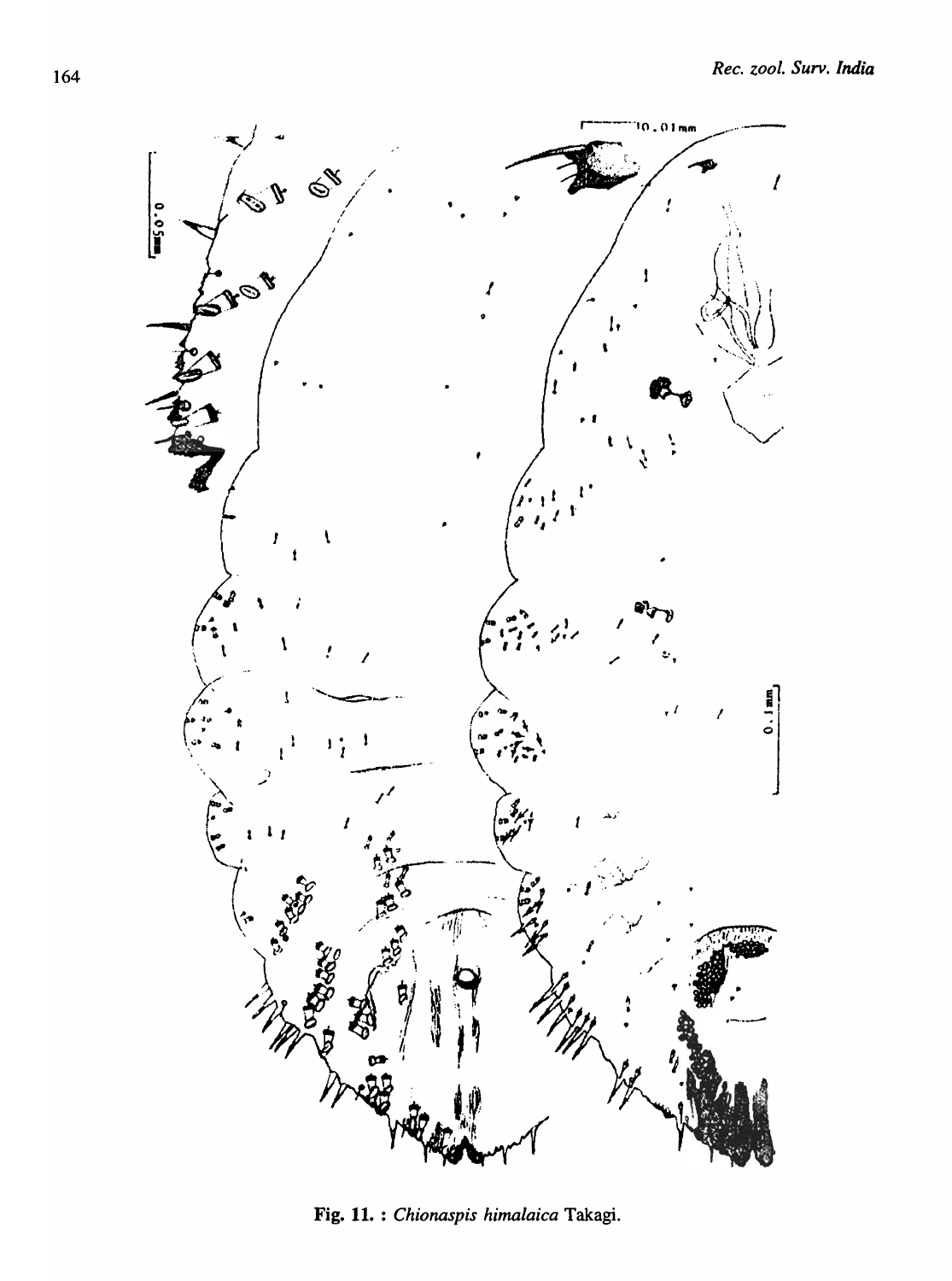

Fig. 12. : *Fiorinia himalaica* Takagi.

*Distribution* : Known from its original record only. Reported from Himachal Pradesh and Uttaranchal in India, besides Nepal.

## *Host plants* : *Rhododendron arboreum.*

*Remarks:* Originally described from Nepal and then collected from Chail in H. P. and Mussoorie in Uttaranchal in India, by Prof. Dr. S. Takagi, when he surveyed the NW. Himalaya alongwith the author in 1978.

#### Genus *Pseudaulacaspis* MacGillivray

*1921. Pseudaulacaspis* MacGillivray, *Coccidae* : 305.

*Type species: Aulacaspis pentagona* Targioni-Tozzetti.

## *26. Pseudaulacaspis manni* (Green)

- *1907. Chionaspis manni* Green *in* Green & Mann, *Mem. Dept. Agr. India,* (Ent.) 1 : 344.
- *1908. Chionaspis manni* : Green, *Mem. Dept. Agr. India,* (Ent.) 2(2) : 37.
- *1965. Phenacaspis manni* : Varshney, *Proc. Ent. Soc. Washington,* 67(1) : 5.
- *1966. Diaspis manni* : Borchsenius, *Catalogue Arm. Scale Ins. of World: 172.*
- *1969. Phenacasp;s mann;* : Ali, *Indian Mus. Bull.,* 4(2) : 70.
- *2002. Pseudaulacaspis manni* : Varshney, *Rec. zool. Surv. India, Dcc. Paper,* 191 : 74.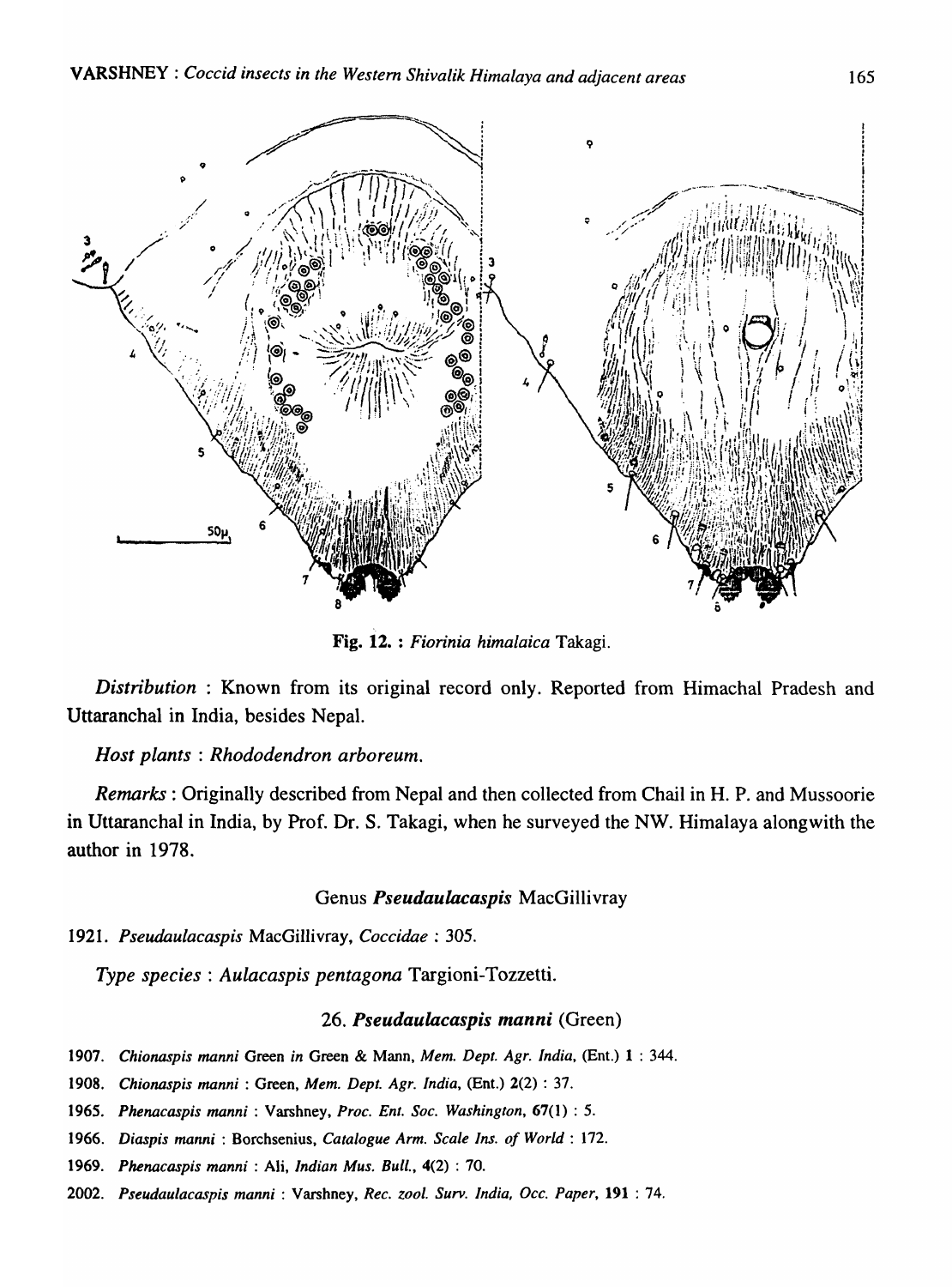*Distribution:* In India reported from Himachal Pradesh, West Bengal, Assam and Tamil Nadu.

*Host plants:* On tea plant *(Thea chinensis), Ficus* spp., *Solanum melongena* and *Citrus* sp.

*Remarks* : Originally recorded from Assam, collected by H. H. Mann, this species was soon after collected from Kangra Valley (H. P.) on *Ficus* sp., by I. H. Burkill (Green, 1908).

## *27. Pseudaulacaspis venui* (Menon & Khan)

1961. *Chionaspis venui* Menon & Khan, *Proc. 48th Indian Sci. Congr.,* Pt. 3 : 425.

1969. *Chionaspis venui* : Ali, *Indian Mus. Bull.,* 4(2) : 40.

1985. *Chionaspis venui* : Varshney, *Oriental Ins.,* 19 : 37.

*2002. Pseudaulacaspis venui* : Varshney, *Rec. zoo/. Surv. India, Occ. Paper,* 191 :

*Distribution* : Known from its original record only. Endemic in Himachal Pradesh.

*Host plant: Ficus palmata.* 

*Remarks:* Ali (1969) stated that this species was described from the collection of E. E. Green. Menon & Khan (1963) published a detailed description of it. Borchsenius (1966) erroneously named it as *'venni'* It is known from its original record of Palampur, Kangra (H. P.) only.

#### SUMMARY

Altogether 27 species (plus 5 mentioned in Remarks) belonging to 22 genera and 7 families, have been reported from Western part of the Shivalik Himalaya and adjacent areas in Northern India, covering the Indian States of Jammu & Kashmir, Himachal Pradesh and Punjab. Some taxonomic citations, distribution in India and host plants are mentioned in each case. San Jose scale *(Quadraspidiotus perniciosus)* is the earliest known and prominent species. Nine species are known from their original records only, mostly from Himachal Pradesh. One species, *Aspidiotus theae,* though earlier claimed to occur in Kangra, is not included here, since its host plant (tea) does not occur in this region. Two genera, *Humococcus* and *Drepanococcus,* have been reported for the first time here in Indian coccid literature.

## ACKNOWLEDGEMENTS

The author is grateful to several coccidologists, who have very kindly sent coccid publications, particularly to Dr. D. R. Miller and Prof. M. Kosztarab (U.S.A.), Dr. D. J. Williams (England), Dr. Mrs. E. M. Danzig (Russia), Prof. S. Takagi (Japan), Prof. Tang Fang-Teh (China), Dr. Y Ben-Dov (Israel), Dr. S. Mahdihassan (Pakistan) and Mr. S. M. Ali and Dr. R. K. Avasthi (India). Thanks are recorded to the Director, Zoological Survey of India, Kolkata, for providing facilities and encouragement. The author is obliged to Dr. H. S. Mehta, the Officer-in-charge, High Altitude Zoology Field Station, Zoological Survey of India, Solan (H. P.), for inviting the author to join this project and various other courtesies.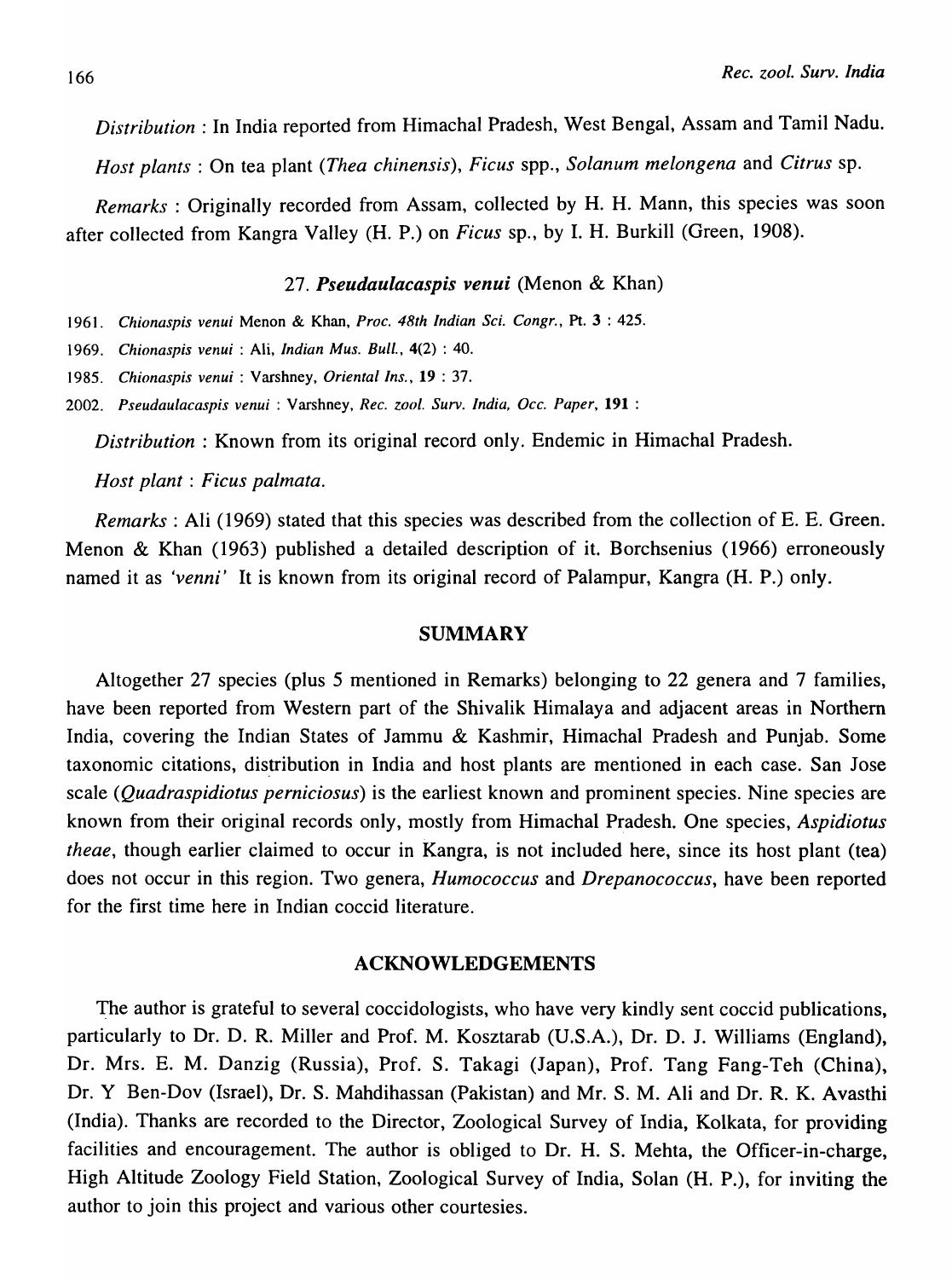#### REFERENCES

- Ali, S.M. 1969. A catalogue of the Oriental Coccoidea, Part 1. *Indian Mus. Bull.,* 4(1) : 67-83; Part 2. *Indian Mus. Bull.,* 4(2) : 38-73.
- Ali, S.M. 1970. A catalogue of the Oriental Coccoidea, Part 3. *Indian Mus. Bull.,* 5(1) : 9-94; Part 4. *Indian Mus. Bull.,* 5(2) : 71-150.
- Ali, S.M. 1974. A catalogue of the Oriental Coccoidea, Part 5. *Indian Mus. Bull.,* 6(2) (1971) : 7-82.
- Ansari, A.R. 1942. Occurrence of Bourbon Aspidiotus *(Aspidiotus destructor* Sign.) in the Punjab. *Indian J. Ent.,* 4(2): 233.
- Ansari, A.R. 1945. Some food plants of *Pseudococcus Jilamentosus* Ckll. and *Coccus discrepans*  Green in the Punjab. *Indian* 1. *Ent.,* 7( 1-2) : 241-242.
- Atkinson, E.T. 1890. Notes on Indian economic entomology. *Indian Mus. Notes,* 1(4) (1889) : 188-190.
- Ayyar, T.V.R. 1919. A contribution to our knowledge of South Indian Coccidae. *Bull. Imp. Agr. Res. Instt. Pusa,* 87 : 1-50.
- Ayyar, T.V.R. 1921. A checklist of the Coccidae of the Indian region. *Rep. Proc. 4th Ent. Mtg., Pusa: 336-362.*
- Ayyar, T.V.R. 1930. A contribution to our knowledge of South Indian Coccidae (Scales and Mealybugs). *Bull. Imp. Agr. Res. Instt. Pusa,* 197 (1929) : 1-73.
- Beeson, C.F.C. 1961. *The Ecology and Control of the Forest Insects of India and the neighbouring countries.* 1st reprint. Dehra Dun: 1-767.
- Ben-Dov, Y 1993. *A Systematic Catalogue of the Soft Scale Insects of the World (Homoptera : Coccoidea: Coccidae).* Flora & Fauna Handbook No.9. Sandhill Crane Press, Inc. Leiden, The Netherlands: 1-536.
- Borchsenius, N.S. 1966. *A Catalogue of the Armoured Scale Insects (Diaspidoidea) of the World.*  Nauka, Moscow, Leningrad: 1-449.
- Fletcher, T.B. 1919. Annotated list of Indian Crop Pests. *Rep. Proc. 3rd Ent. Mtg., Pusa,* Pt. 1 : 33-314.
- Ghosh, L.K., Biswas, B. and Ghosh, M. (in press). Insecta: Hemiptera. In : *Fauna of Western Himalaya (Himachal Pradesh).* Zoological Survey of India, Kolkata.
- Green;E.E. 1908. Remarks on Indian scale insects (Coccidae), Part III, with a catalogue of all species hitherto recorded from the Indian continent. *Mem. Dept. Agr. India,* (Ent.) 2(2) : 15-46.
- Green, E.E. 1909. *The Coccidae of Ceylon*, Pt. 4. Dulau & Co., London: 250-344.
- Green, E.E. 1916. On a coccid injurious to pine tress in the Himalayas. *Bull. ent. Res.*, 6: 395-397.
- Khan, A.R. and Ansari, A.R. 1941. Scale insects of the Punjab and North-West Frontier Province usually mistaken for San Jose scale. *Indian* 1. *agric. Sci.,* 11(5) : 816-830.
- Mahdihassan, S. 1937. The Kashmir and Rajputana lac insect. *Curr. Sci.*, 6:159.